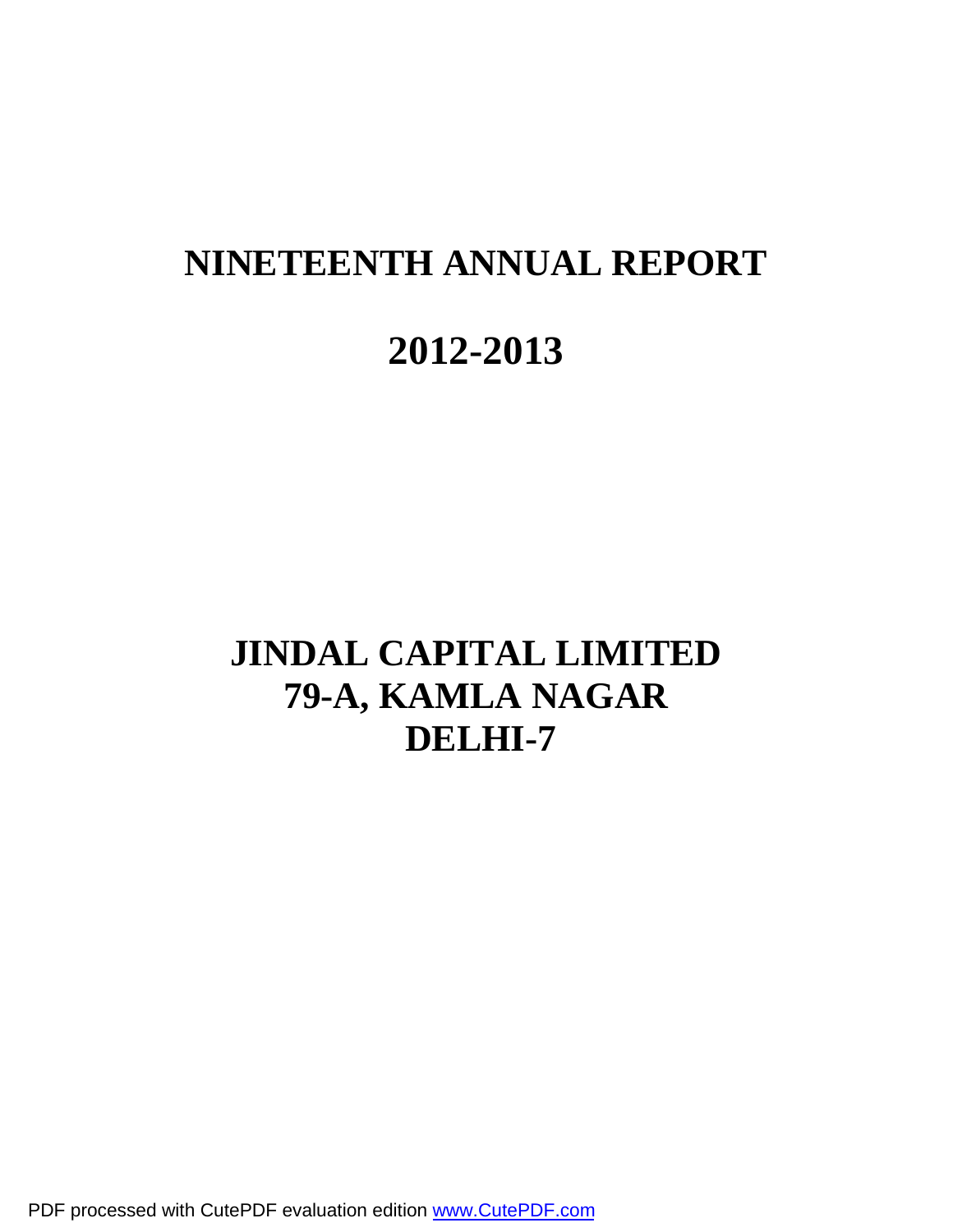## **JINDAL CAPITAL LIMITED**

| <b>BOARD OF DIRECTORS</b>                             | : Mr. Pawan Jindal<br>Mrs. Sarita Agarwal<br>Mr. Rajendra Gadodia<br>Mr. Vijay Gupta                                                        |
|-------------------------------------------------------|---------------------------------------------------------------------------------------------------------------------------------------------|
| <b>AUDITORS</b>                                       | : $M/s$ Mohan L. Jain & Co.<br>403, Prabhat Kiran,<br>17, Rajindra Place,<br>New Delhi-110 008                                              |
| <b>BANKERS</b>                                        | : HDFC Bank Ltd.,<br>Karur Vysya Bank                                                                                                       |
| <b>REGISTERED OFFICE</b>                              | : 79-A, Kamla Nagar,<br>Delhi-110 007                                                                                                       |
| <b>REGISTRAR &amp; SHARE</b><br><b>TRANSFER AGENT</b> | : Link Intime India Private Ltd.<br>44, Community Centre, $2nd$ Floor,<br>Naraina Industrial Area, Phase-I<br>PVR Naraina, New Delhi-110028 |

## **CONTENTS PAGE NO.**

| 1. Notice                      |    |
|--------------------------------|----|
| 2. Directors' Report           |    |
| 3. Corporate Governance Report |    |
| 4. Directors' Certificate      | 15 |
| 5. Auditors' Report            | 16 |
| 6. Annual Accounts             | 21 |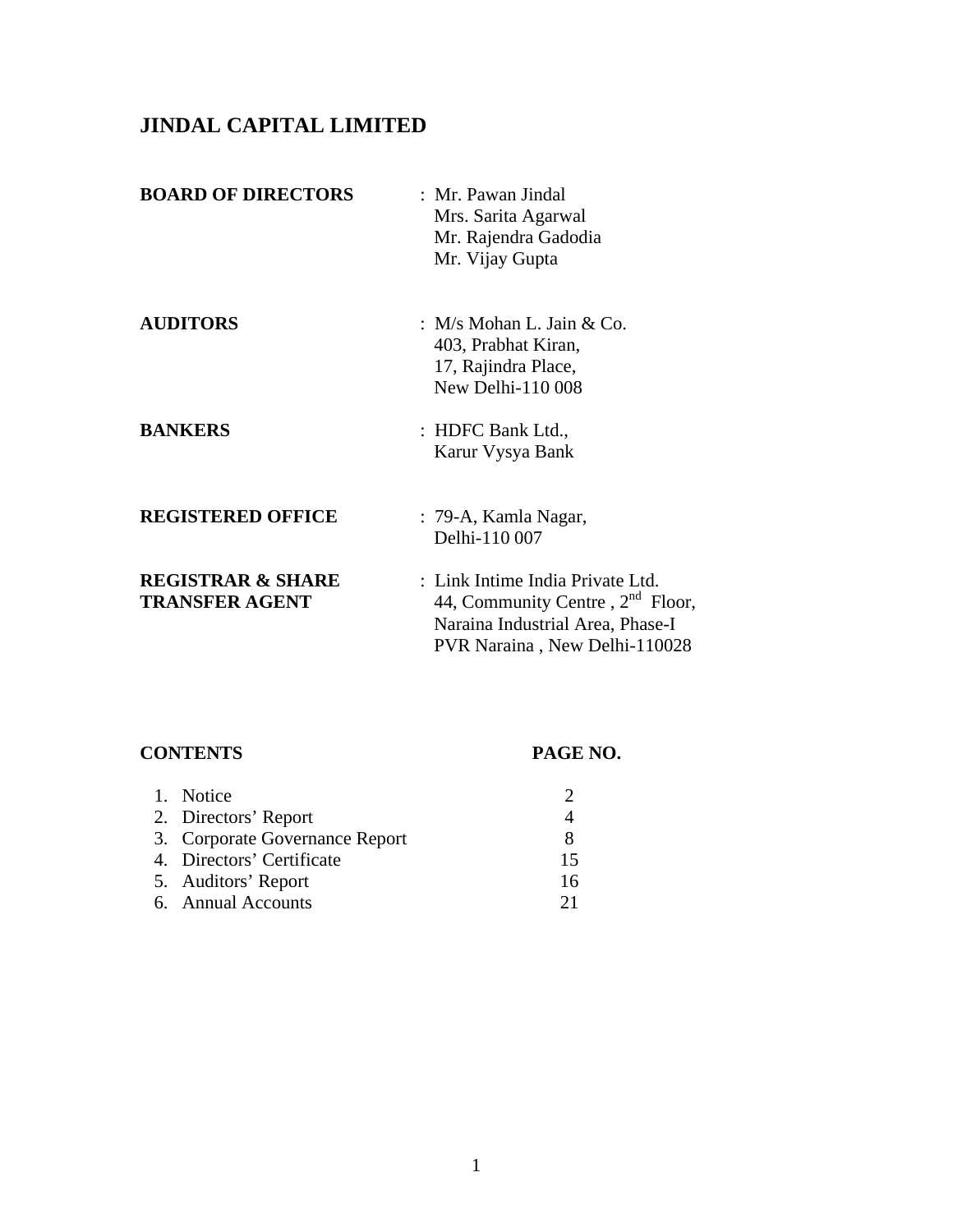## **JINDAL CAPITAL LIMITED**

## **NOTICE**

Notice is hereby given that the  $19<sup>th</sup>$  Annual General Meeting of the Members of Jindal Capital Limited will be held on Thursday, 30<sup>th</sup> September, 2013 at the registered office of the company at 79-A, Kamla Nagar, Delhi - 110 007 at 10.00 A.M. to transact the following business:-

## **As Ordinary Business:**

- 1. To receive, consider and adopt the audited Balance Sheet as at  $31<sup>st</sup>$  March 2013 and the Profit & Loss account for the year ended on that date and the reports of the Board of directors and Auditors thereon.
- 2. To appoint a Director in place of Mrs. Sarita Agarwal who retires by rotation and being eligible, offers himself for re-appointment.
- 3. To appoint auditors to hold office from the conclusion of this meeting till the conclusion of next Annual General Meeting and to fix their remuneration.

#### **Notes:**

- 1. A member entitled to attend and vote at the meeting is also entitled to appoint one or more proxies to attend and vote instead of himself and the proxy need not be a member of the company. The instrument appointing the proxy should however be submitted not less than forty-eight hours before the commencement of the meeting.
- 2. Members/ proxies should bring attendance slip duly filled in for attending the meeting.
- 3. Members are requested to send their queries at least ten days in advance of the meeting so that information can be made available at the meeting.
- 4. Members are requested to bring their copy of the Annual Report to the meeting.
- 5. The Register of members and the share transfer books of the company will remain closed from 26.09.2013 to 30.09.2013 (both days inclusive).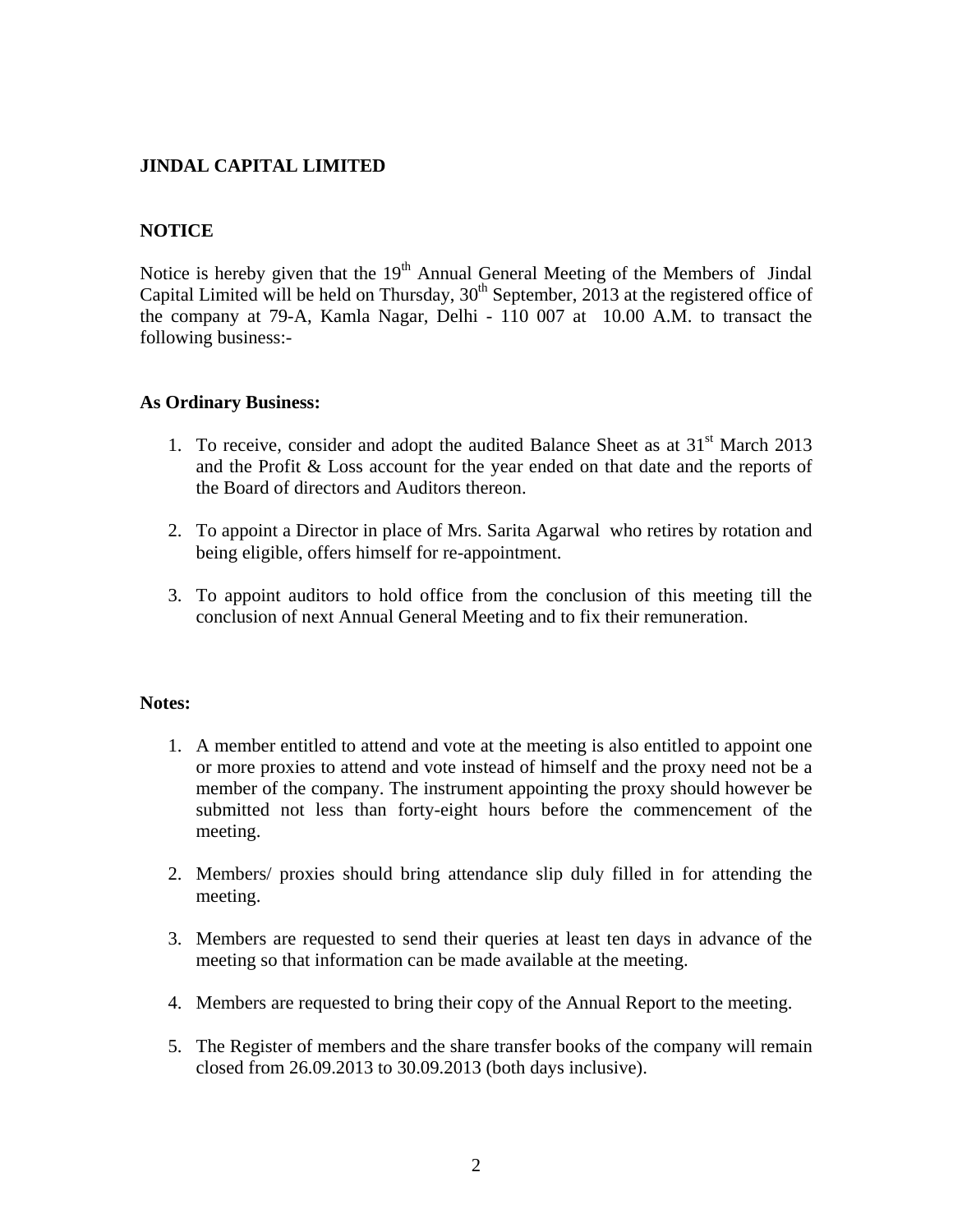6. No gift will be distributed at the meeting.

Place : Delhi<br>Dated : 16/08/2013

By order of the Board of the Director

 **(Pawan Kumar Jindal)**  CHAIRMAN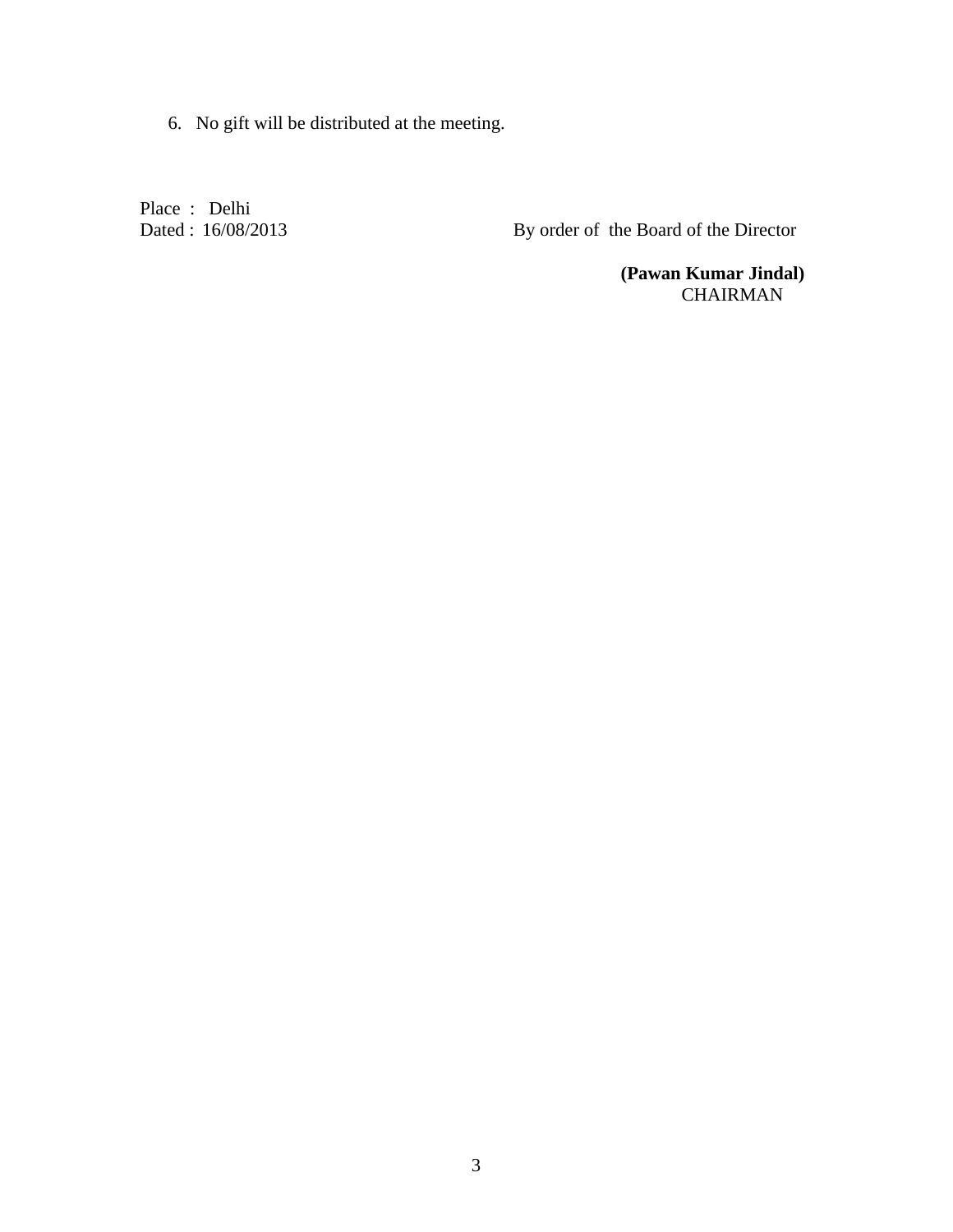## **DIRECTOR'S REPORT**

## To

## The Members of **JINDAL CAPITAL LIMITED**

Yours Directors have pleasure in presenting the  $19<sup>th</sup>$  Annual Report of your company together with the audited accounts for the twelve months period ended on  $31<sup>st</sup>$  March 2013.

## **FINANCIAL RESULTS**

|                                             | <b>CURRENT YEAR</b><br>(RS. IN LACS) | <b>PREVIOUS YEAR</b><br>(RS. IN LACS) |
|---------------------------------------------|--------------------------------------|---------------------------------------|
| <b>Operating Profit before Depreciation</b> | 16.92                                | (3.60)                                |
| Less: Depreciation                          | 3.91                                 | 4.39                                  |
| Profit/(loss) before tax                    | 13.01                                | (7.99)                                |
| Less: Provision for Tax                     | (3.10)                               | (0.09)                                |
| Net Profit/(loss) for the year              | 9.91                                 | (7.90)                                |
| Prior Period adjustments                    | 0.00                                 | 0.00                                  |
| Surplus available                           | 9.91                                 |                                       |
| Surplus profit brought down from PY         | (7.90)                               |                                       |
| Surplus available                           | 2.01                                 |                                       |
| Surplus profit carried to B/S               | 2.01                                 | (7.90)                                |

## **OPERATIONS**

The performance of the company during the year under consideration been satisfactory. The operating profit before finance charges and depreciation is Rs. 20.40 Lakhs against loss of Rs.3.60 Lakhs of the previous year.

## **DIVIDEND**

No dividend has been recommended.

## **MANAGEMENT DISCUSSION AND ANALYSIS**

## Industry Structure and Development

The movements of the stock markets impact your company . The non banking finance companies (NBFC) continue to be buffered by competition from Banks having large volume of low cost funds. These banks have made NBFC to operate difficult.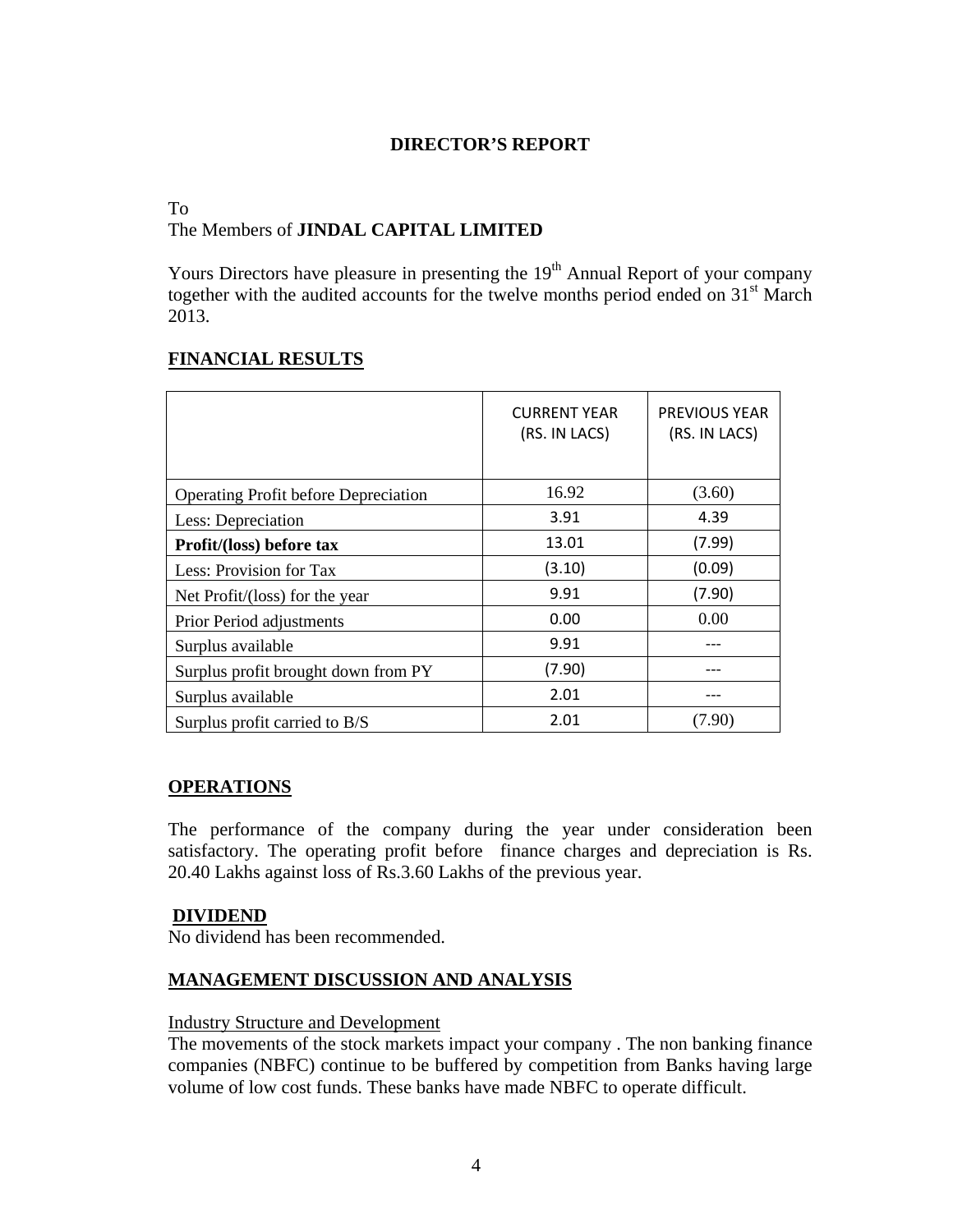#### Segment wise or Product wise Performance

The company is engaged primarily in the business of financing and sale purchase of shares and accordingly there are no separate reportable segments as per the Accounting Standard-17.

#### Future Outlook

The GDP of India is likely to rise to around 6.1% - 6.7% in FY 14, Demand compression and easing of supply-side constraints should lead to lower inflation, such that RBI has room to lower interest rates to boost investments and growth. Improved global prospects, the easing inflation and structural reforms is likely to push the growth.

#### Risk and Concerns

Dependence on fund based business and operating in capital market Industry continues to be difficult for NBFC's unless they are able to reduce their cost of funds very substantially.

#### Internal Control Systems and Their Adequacy

The company has proper and adequate systems for internal control. Emphasis of internal control prevails across all areas of operations. The existing audit committee ensures proper compliance with the provisions of listing agreement with the stock exchanges and relevant provisions of companies act.

#### Human Resource Development

Your company is fully committed to the development of its employees, training, skill enhancement and motivation of employees is a major activity in the company.

## **DEPOSITS**

As on March 31, 2013 no deposits from public have been accepted or renewed by the company.

## **FUTURE PROSPECTS**

Your Directors are optimistic about the future prospects of the company and hope that improvement in share market will add substantially to the profitability of the company in the current year. .

## **UTILISATION OF FUNDS**

The funds utilized in making investments in shares and debentures, inter corporate deposits. Inter corporate deposits have yield good returns without any single case of default. However, performance of investment in shares and debentures has been satisfactory.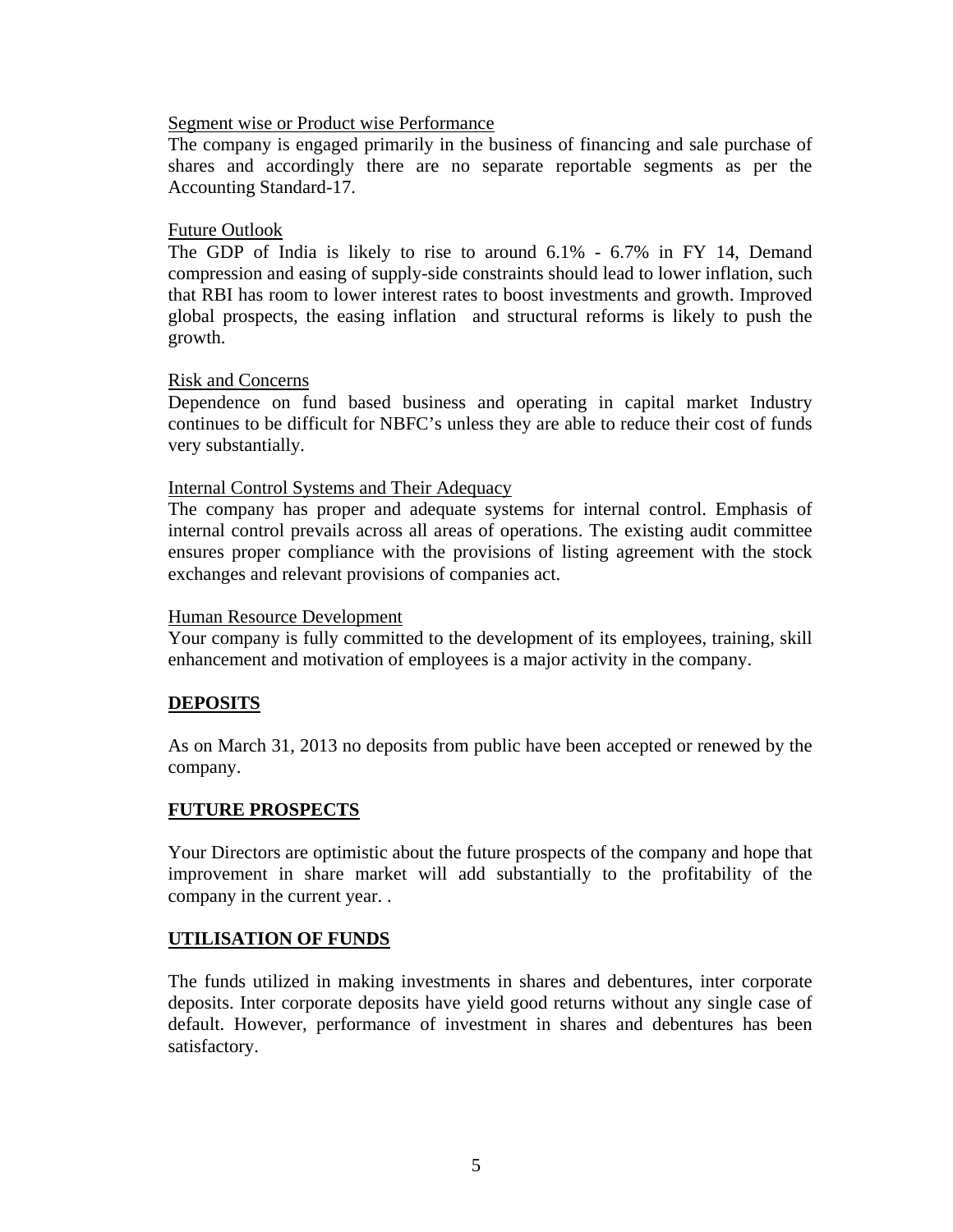## **DIRECTORS**

Mrs. Sarita Agarwal retires by rotation as per the provisions of the companies Act, 1956 and being eligible, offers himself for re-appointment.

## **CORPORATE GOVERNANCE**

Corporate Governance Report is annexed to this report.

## **AUDITORS AND AUDITOR'S REPORT**

**M/s Mohan L. Jain & Co.** Chartered Accountants, who retire at the conclusion of this Annual General Meeting and being eligible for re-appointment, have been appointed as Statutory Auditors of the Company. They have given certificate to the effect that the appointment, if made, within the limits prescribed u/s 224(1B) of the Companies Act, 1956. Your directors recommend their appointment as statutory Auditors for another year.

The observations in the Auditor's report are dealt with in the notes to the accounts and at appropriate places in the accounts are self-explanatory and no further information is required.

## **CONSERVATION OF ENERGY, TECHNOLOGY, ABSORPTION & FOREIGN EXCHANGE EARNINGS AND OUTGO**

The Company has no activities relating to conservation of energy, technology and foreign exchange earnings & out go.

## **PARTICULARS OF EMPLOYEES**

The information as per section  $217(2)$  of the Companies Act, 1956 read with the Companies (particulars of the Employees) Rules, 1975, is NIL as none of the employees is in receipt of remuneration in excess of limits specified in the rules.

## **DIRECTOR'S RESPONSIBILITY STATEMENT**

Pursuant to the requirement u/s 217 (2AA) of companies Act 1956, with respect to Directors responsibility statement, it is hereby confirmed.

- (i) That in the preparation of the accounts for the F.Y.  $31<sup>st</sup>$  March, 2013, the applicable accounting standards have been followed along with proper explanations relating to material departures:
- (ii) That the Directors have selected such accounting policies and applied them consistently and made judgment and estimates that were reasonable and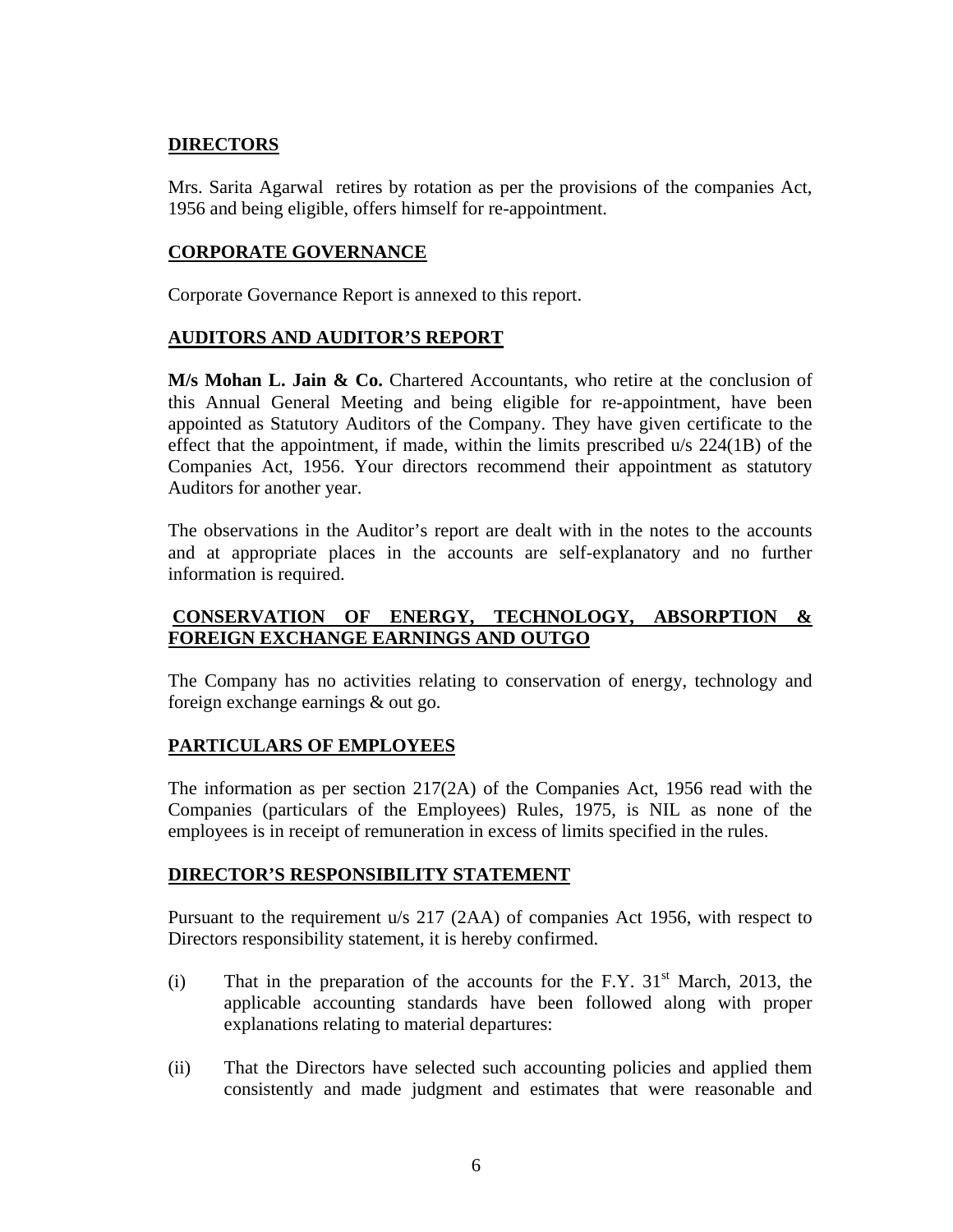prudent so as to give a true and fair view of the state of affairs of the company at the end of the Financial Year and of the Profit and loss of the company for the year under review;

- (iii) That the Directors have been taken proper and sufficient care for the maintenance of adequate accounting records in accordance with the provisions of companies Act 1956 for safeguarding the assets of the company and for preventing and detecting fraud and other irregularities:
- (iv) That the Directors have prepared the accounts for the F.Y. ended  $31<sup>st</sup>$  March, 2013 on a "going concern" basis.

## **ACKNOWLEDGEMENT**

The Board of Directors thanks Reserve Bank of India , all other Banks, Stock Exchange and shareholders and customers for their continued support besides employees at all levels..

For **Jindal Capital Limited** 

Place : Delhi

Date : 30/05/2013 **Pawan Kumar Jindal**  Director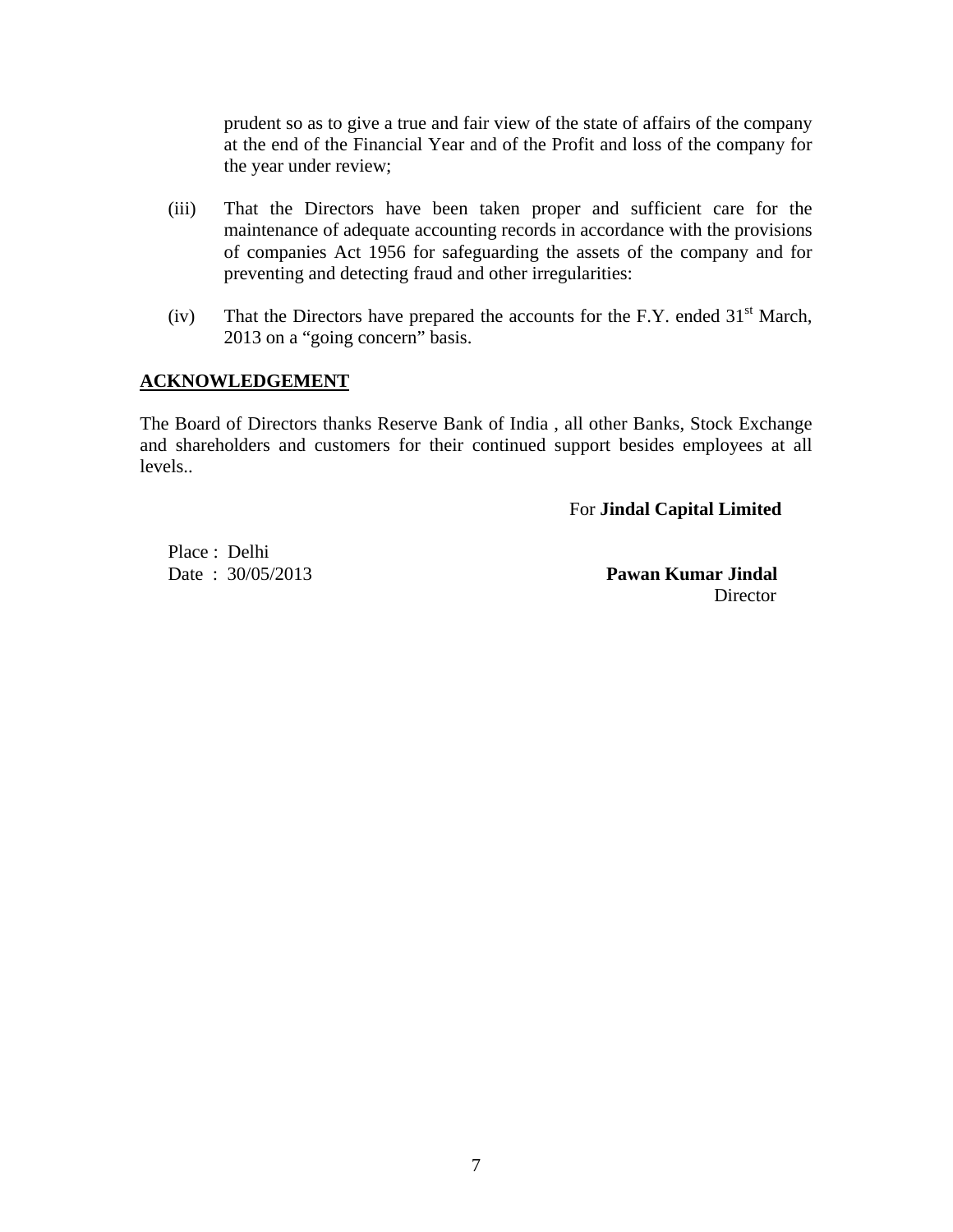## **REPORT ON CORPORATE GOVERNANCE**

## **1.Company's Philosophy on Corporate Governance**

The Board has adopted the principles of good corporate governance in line with the requirements of the corporate practices enumerated in clause 49 of listing agreement entered into by the company with the stock exchange. The company aims to achieve greater transparency by making adequate disclosures.

## **2.Board of Directors**

| Name                     | Category   | of<br>No.                    | Attended           | of<br>No.                                 | No. of Committee as |          |
|--------------------------|------------|------------------------------|--------------------|-------------------------------------------|---------------------|----------|
|                          |            | Board<br>Meeting<br>attended | the<br>last<br>AGM | Directorship<br>in<br>Public<br>Companies | Member              | Chairman |
| Pawan<br>Kumar<br>Jindal | ENI        | 6                            | Yes                | Nil                                       | Nil                 | Nil      |
| Sarita Agarwal           | ENI        | 5                            | Yes                | Nil                                       | Nil                 | Nil      |
| Rajendra<br>Gadodia      | <b>NEI</b> | 6                            | Yes                | Nil                                       | Nil                 | Nil      |
| Vijay<br>Gupta           | <b>NEI</b> | 6                            | Yes                | Nil                                       | Nil                 | Nil      |

ENI: Executive- Non Independent, NEI: Non-Executive Independent

The Board met Six times on the following dates during financial year 2012-2013.

30.04.2012, 31.07.12, 06.08.12, 31.10.2012, 31.01.2013 .15.03.2013

## **(I).Audit Committee**

The Constitution of Audit committee and attendance of members are as follows:

| Members            |          |                      |          | No.      | <sub>of</sub> | Meeting |
|--------------------|----------|----------------------|----------|----------|---------------|---------|
|                    |          |                      |          | attended |               |         |
| Vijay Gupta        | Chairman | Independent Director |          |          |               |         |
| Rajendra Gadodia   | Member   | Independent Director |          |          |               |         |
| Pawan Kumar Jindal | ∣Member  |                      | Director |          |               |         |

## Terms of reference

The role of the audit committee is to review the accounting practices/standards followed by the company; any changes in accounting policies; compliance with accounting standards; adequacy of internal control/audit systems; any related party transactions and functions and unaudited quarterly/half yearly statements.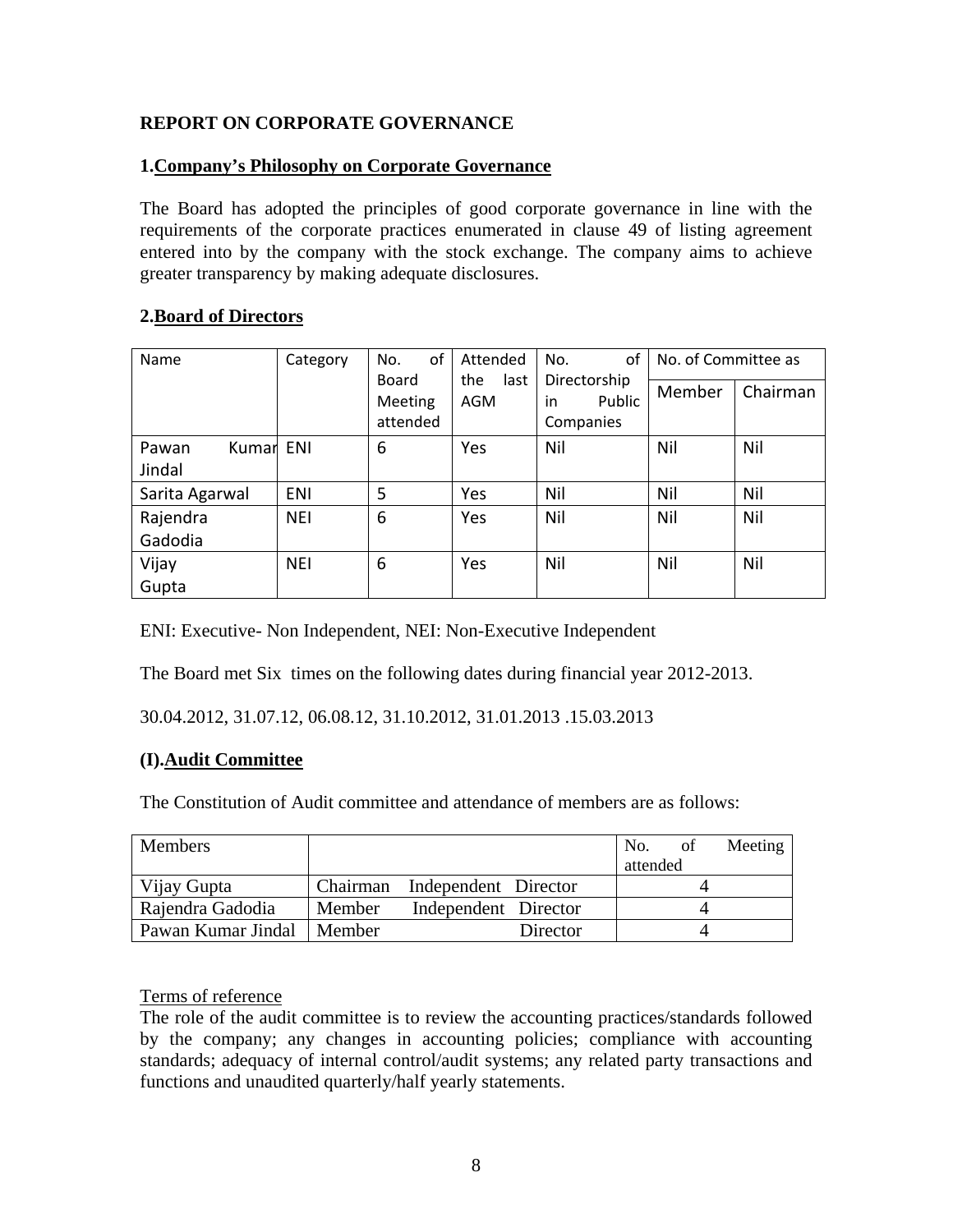## **(II). Remuneration Committee**

The remuneration committee comprises of following Directors. The Committee has powers similar to that stated in the listing agreements and schedule XIII of The Companies Act, 1956.Committee Met once during the financial year and all members attended the meeting.

| Vijay Gupta        | Chairman |
|--------------------|----------|
| Rajendra Gadodia   | Member   |
| Pawan Kumar Jindal | Member   |

Sitting Fees

No Sitting Fees was paid to Non –Executive Directors for attending the Board Meeting.

## **(III).Shareholders Grievance Committee**

This Committee comprises the following Directors:

| Sarita Agarwal   | Chairman |
|------------------|----------|
| Vijay Gupta      | Member   |
| Rajendra Gadodia | Member   |

Compliance Officer : Pawan Kumar Jindal

#### Complaints received/resolved

During the period under review no investor complaint received .

## **3.Directors who are seeking appointment/re-appointment at the ensuing Annual General Meeting**

| Name of Director            | Mrs. Sarita Agarwal                  |
|-----------------------------|--------------------------------------|
| Age                         | 48 years                             |
| Date of Appointment         | 1/12/1994                            |
| Qualification               | B.Com (H)                            |
| Experience                  | 23 years experience in finance field |
| <b>Other Directorship</b>   | <b>NIL</b>                           |
| Shareholding in the Company | 14,50,814 shares (20.13%)            |

## **4.Detail of last three Annual General body meeting**

The location and time of the last three Annual General Meeting are as follows:

| Year | Location                            | Date                 | Time           |
|------|-------------------------------------|----------------------|----------------|
|      | 2011-12   79-A, Kamla Nagar Delhi-7 | 29.09.2012   9.45 AM |                |
|      | 2010-11   79-A, Kamla Nagar Delhi-7 | 29.09.2011   9.30 AM |                |
|      | 2009-10   79-A, Kamla Nagar Delhi-7 | 30.09.2010           | $\mid$ 9.30 AM |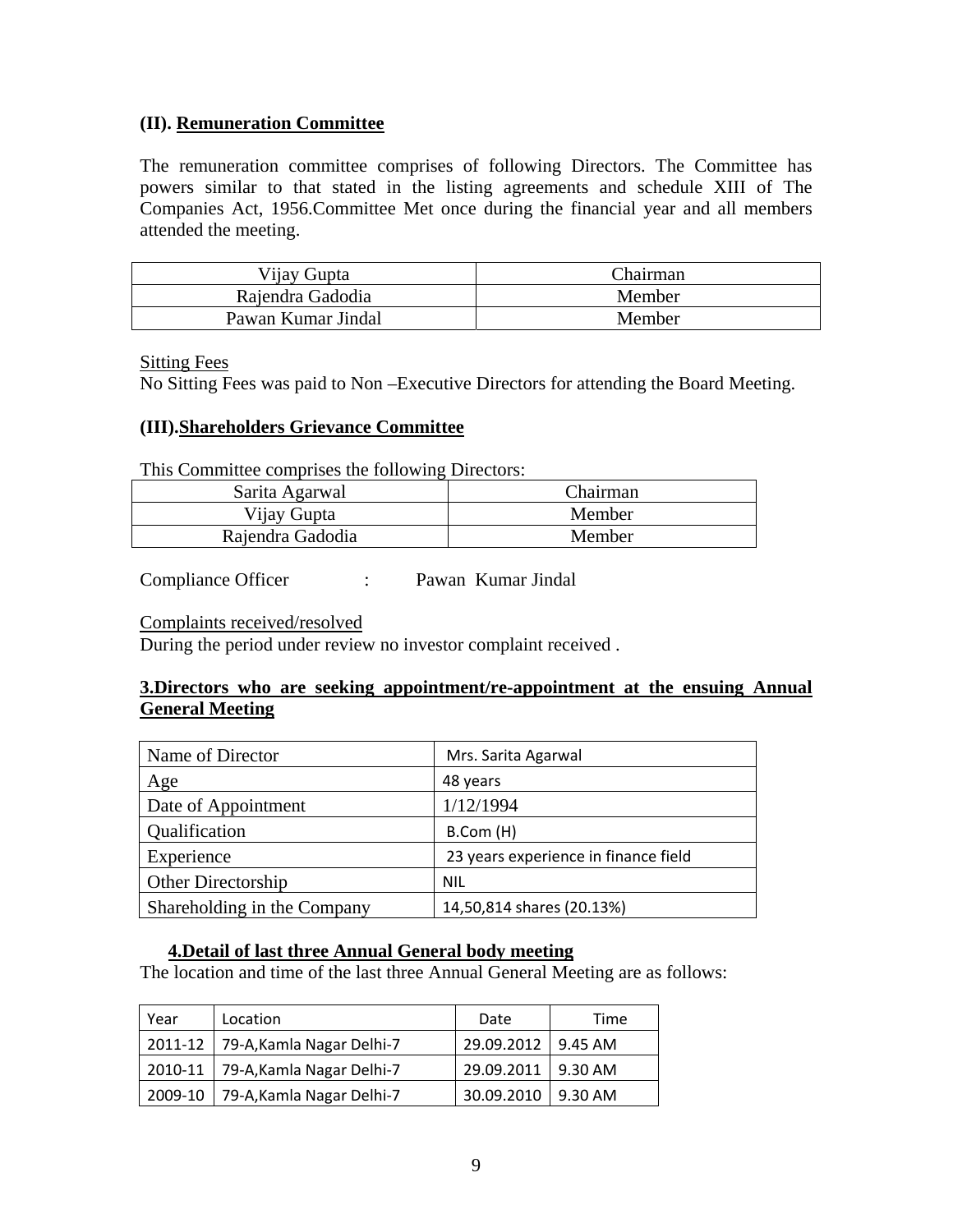## Postal Ballot

None of the resolution was put through postal ballot or special resolution.

## **5.Disclosures**

## Materially significant related party transactions:

None of the transactions with any of the related parties were in conflict with the interest of the company. The company has received sufficient disclosures from promoters, directors or management wherever applicable.

## Statutory Compliance,Penalties and Strictures

There was no case of non-compliance with SEBI regulations and Stock Exchange, nor any cases of penalties or strictures imposed by any Stock Exchange or SEBI or any other statutory authorities for any violation related to the Capital Market during the last three years.

## Code of Conduct

The company has adopted a code of conduct for the Board of Directors ,Senior Management personnel and the Employees of the Company who have affirmed their adherence to the Code.

#### Listing Agreement Compliance

The Company complies with all the requirement of the Listing Agreement including the mandatory requirements of Clause 49 of the Listing Agreement.

#### Risk Management

The company has laid down a risk assessment and mitigation procedure which is adhered to by the company.

## **6.Means of Communication**

The company is publishing its audited and unaudited results and related matters in Business Standard Hindi & English newspaper generally.

The company also posts it financial results on website - jindalcapital.in

No presentation were made to Institutional investors/ Analysts during the year.

Management discussion and analysis has been carried in detail and form part of the Annual Report.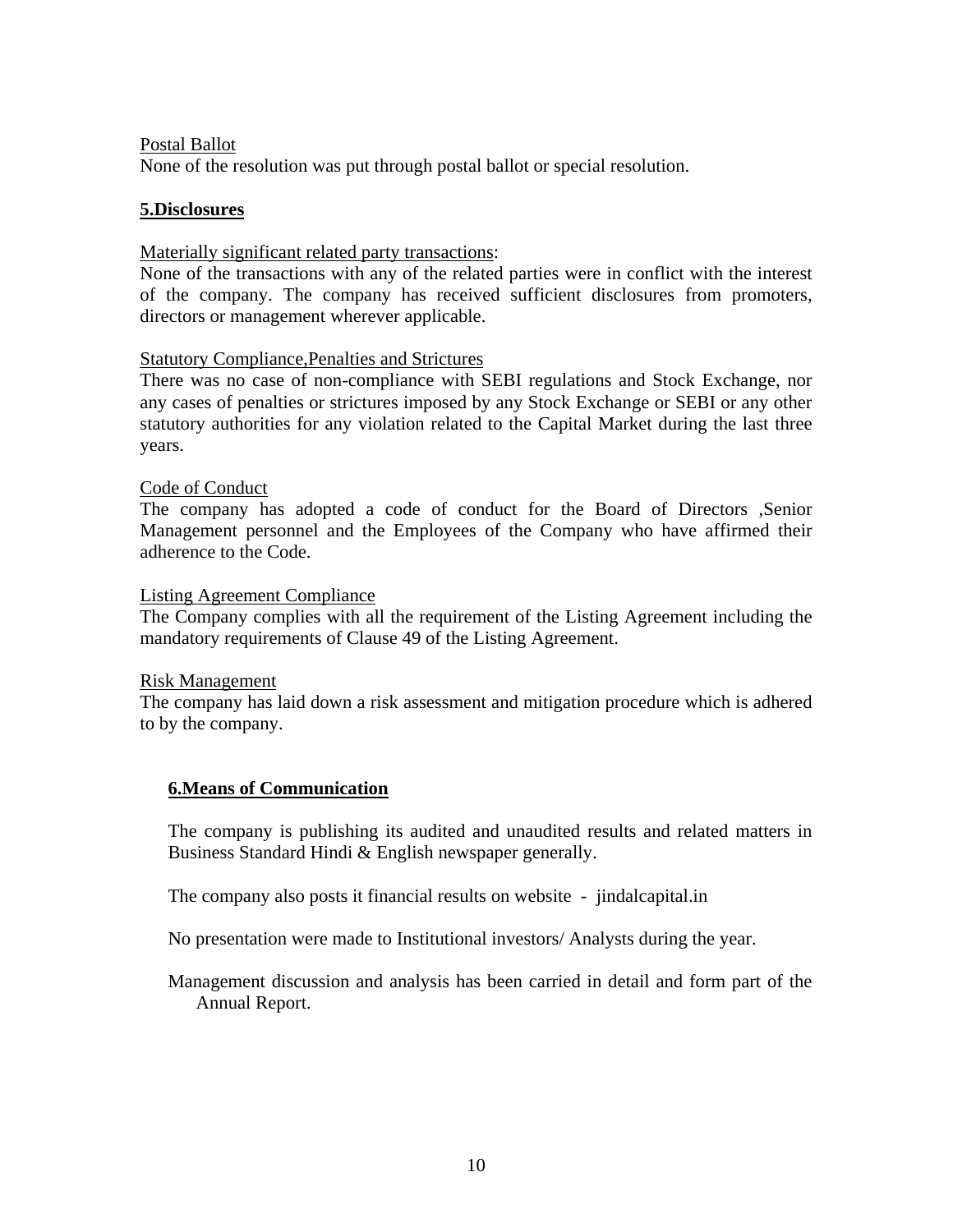## **7.General Shareholders information**

Annual General Meeting

Date : 30.09.2013 Time 10.00 A.M. Venue: 79-A, Kamla Nagar, Delhi-110 007

Financial Calendar 2013-14 (tentative)

Board meeting to take on record financial results:

| For the Quarter ended 30.06.2013 | $\overline{B}$ y 14 <sup>th</sup> August 2013 |
|----------------------------------|-----------------------------------------------|
| For the Quarter ended 30.09.2013 | By $14^{\text{th}}$ November 2013             |
| For the Quarter ended 31.12.2013 | $\mu$ By 14 <sup>th</sup> Feburary 2014       |
| For the Quarter ended 31.03.2014 | By $30^{th}$ May 2014                         |

Book Closure :

The Company will close its register of Members and share transfer books from  $25<sup>th</sup>$ September 2013 to  $30<sup>th</sup>$  September 2013 (both days inclusive) for the purpose of Annual General Meeting.

#### Dividend

The Board recommends no dividend for the year.

#### Listing:

The Securities of the company are listed on BSE LTD, Mumbai STOCK CODE-**530405.** Demat ISIN No. in NSDL & CDSL - **INE356F01017** 

The Listing fee for the financial year has been paid and there has been neither delisting nor suspension of shares from trading during the period under review.

Market Price data:

Monthly high and low quotations at BSE during each month between  $01<sup>st</sup>$  April 2012 to March 2013 are given below in table below:

| Month    | High  | Low   | Month  | High  | Low  |
|----------|-------|-------|--------|-------|------|
| April 12 | 11.30 | 10.40 | Oct 12 | 9.45  | 8.01 |
| May 12   | 11.65 | 7.90  | Nov 12 | 9.34  | 7.99 |
| June 12  | 10.49 | 8.42  | Dec 12 | 9.32  | 7.91 |
| July 12  | 11.58 | 8.80  | Jan 13 | 16.44 | 8.22 |
| Aug $12$ | 10.40 | 7.68  | Feb 13 | 12.95 | 9.57 |
| Sep $12$ | 9.40  | 7.51  | Mar 13 | 10.25 | 7.04 |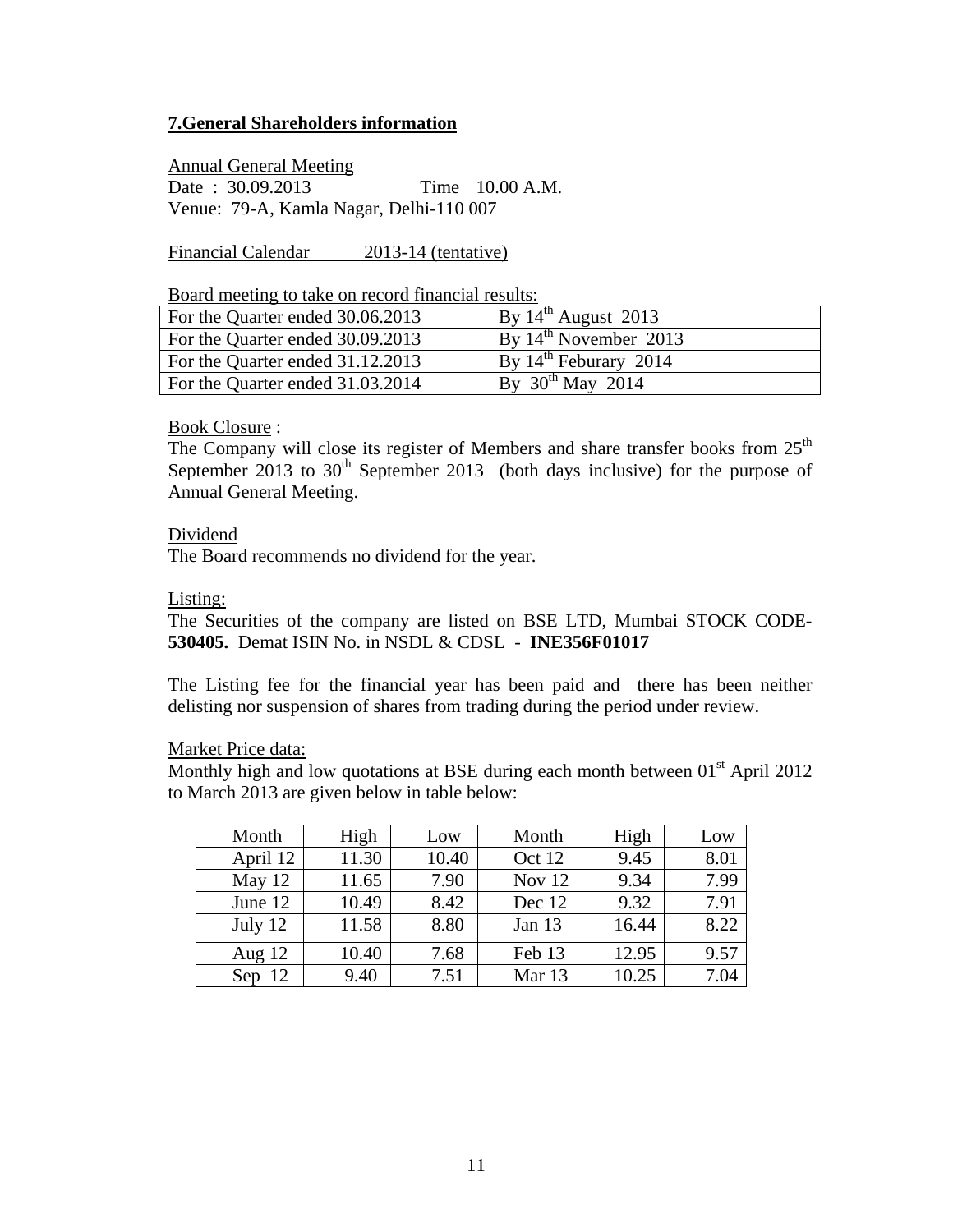Registrar and Share Transfer Agents: Link Intime India P Ltd. 44 Community Centre, 2<sup>nd</sup> Floor, Naraina Industrial Area, Phase- I, PVR Naraina, New Delhi-110 028 Share Transfer System

Company has a share transfer committee, which meets usually twice a month. The shares received are usually transferred within a period of 15-20 days from the date of receipt, subject to their validity.

Distribution of share holding as on 31.03.2013

| No. of shares | <b>No. of shares</b> | % of total  |
|---------------|----------------------|-------------|
|               | <b>Held</b>          | shares held |
| 500<br>Up to  | 7,28,803             | 10.11       |
| 1000<br>501   | 3,90,693             | 5.42        |
| 1001<br>2000  | 3,16,324             | 4.39        |
| 2001<br>3000  | 1,41,676             | 1.97        |
| 3001<br>4000  | 94,491               | 1.30        |
| 4001<br>5000  | 79,021               | 1.10        |
| 10000<br>5001 | 1,91,548             | 2.66        |
| 10001 & above | 52,65,544            | 73.05       |
|               | 72,08,100            | 100.00      |

## **On the basis of shares held**

## **On the basis of Category**

| Category                             | No. of Shares | % of total         |
|--------------------------------------|---------------|--------------------|
|                                      | <b>Held</b>   | <b>Shares held</b> |
| 1. Promoters:                        |               |                    |
| a)Indian                             | 51,41,829     | 71.33              |
| b)Foreign                            |               |                    |
| <b>2. Public Shareholding</b>        |               |                    |
|                                      |               |                    |
| a)Institutions                       |               |                    |
| $\mathbf{i}$<br>Mutual Funds and UTI |               |                    |
| ii) Banks/FIs                        |               |                    |
| iii) FIIs/VC etc.                    |               |                    |
| b) Non Institutions:                 |               |                    |
| a) Private Bodies Corporate          | 1,31,489      | 1.82               |
| b) Indian Public                     | 19.07,315     | 26.46              |
| c) Any Other                         | 27,467        | 0.39               |
|                                      | 72,08,100     | 100.00             |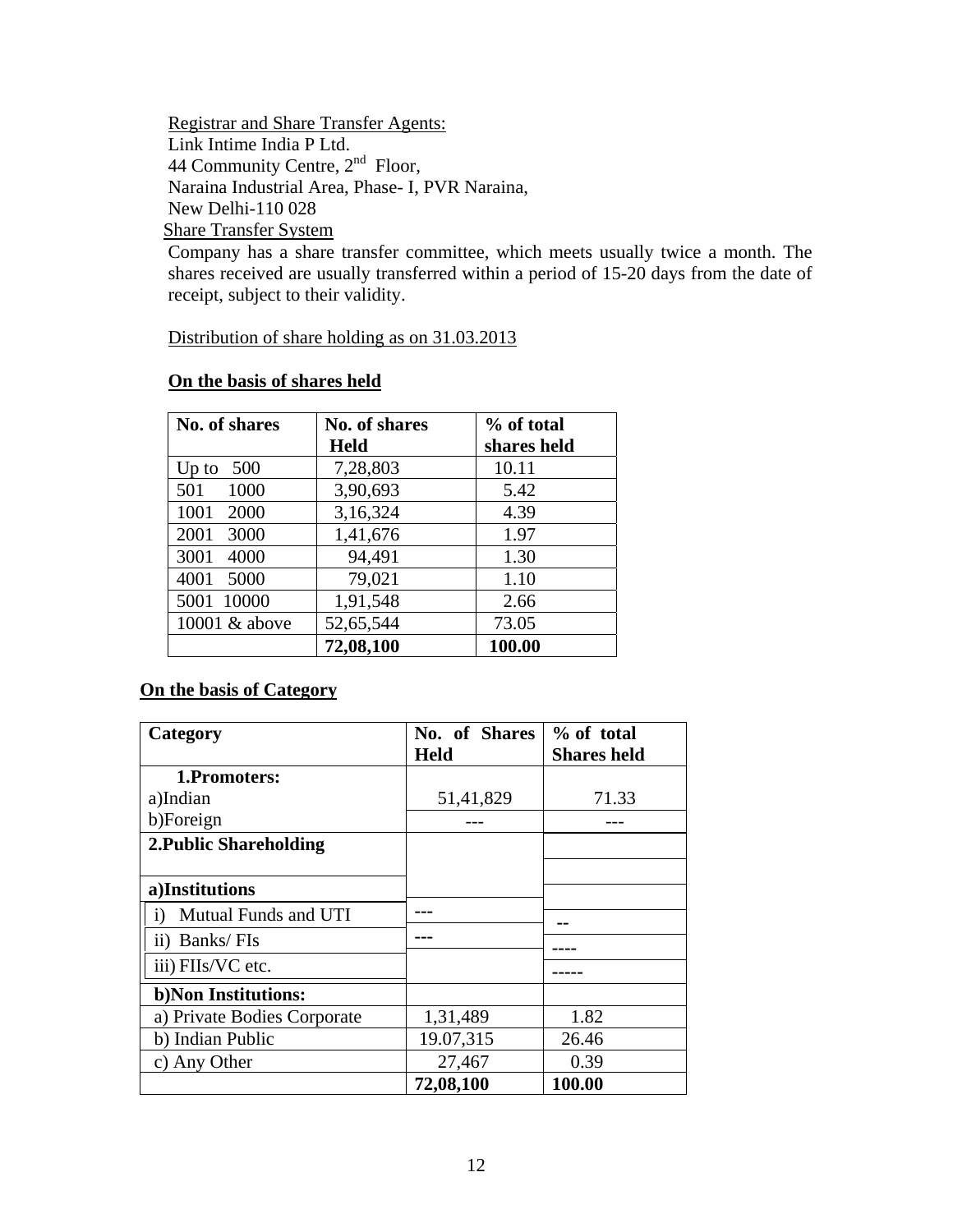#### Dematerialization of shares

The equity shares of the company are compulsorily traded and settled only in demat mode. As on 31.03.2013, 95.08 % of the shares of the company are held in demat form.

Outstanding GDR/ADR/Warrants etc. The Company has not issued any DRs /ADRs /Warrants or any convertible instruments..

Plant Location : The company is not a Manufacturing company, therefore there is no plant.

Address for correspondence **Jindal Capital Ltd.**  79-A, Kamla Nagar, Delhi-110 007 Web Site : jindalcapital.in E MAIL: grievances@jindalcapital.in Ph: 23841536, 23840864

## **DECLARATION**

It is hereby declared that all the Board members and Employees of the company have affirmed adherence to and compliance with the ` Code of Conduct` laid down by the company, as on March 31,2013.

For Jindal Capital Ltd

#### **Pawan Kumar Jindal Director**

Place: Delhi Date : 30/05/13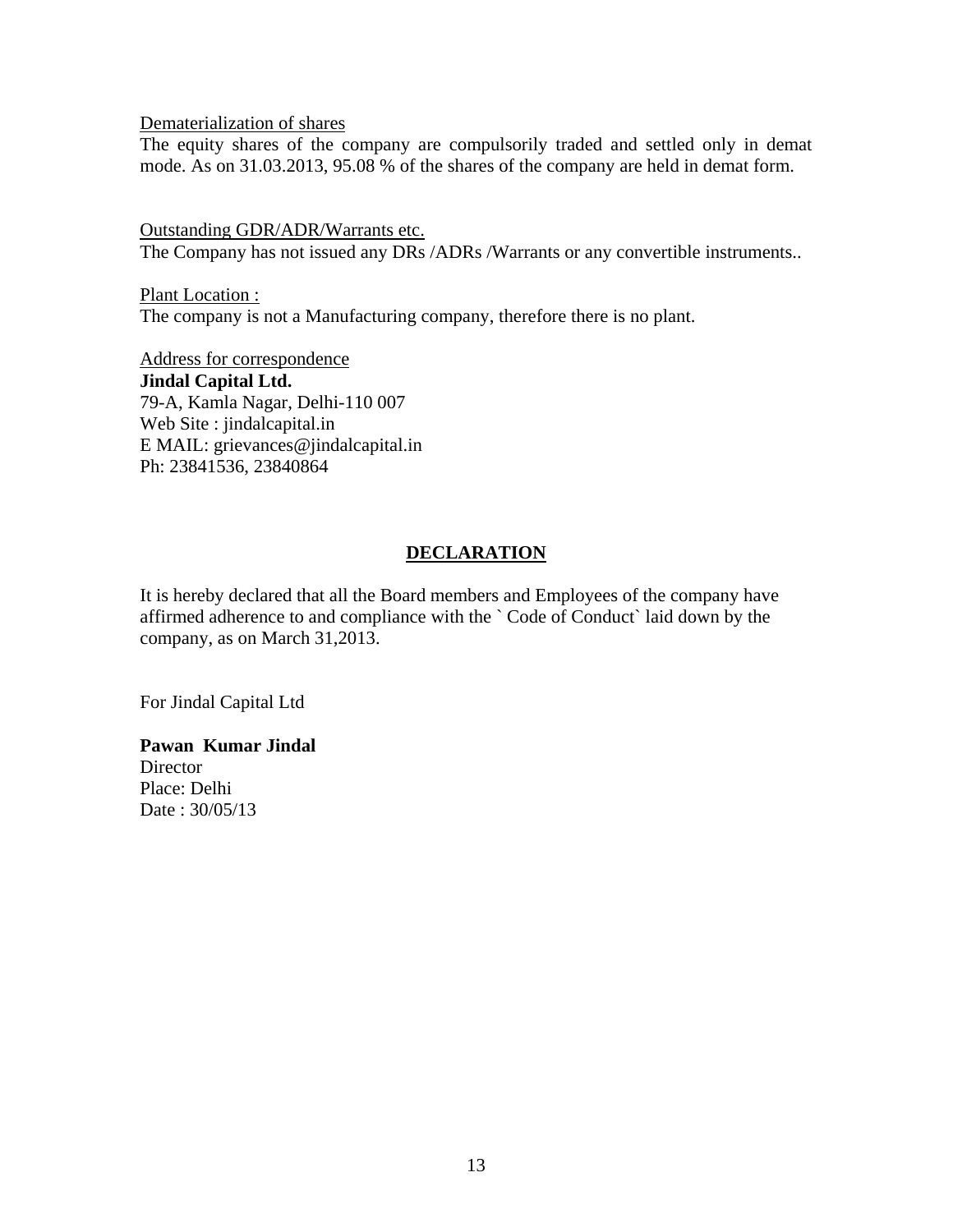## **CERTIFICATE**

## TO THE MEMBERS OF **JINDAL CAPITAL LIMITED**

- 1. We have examined the company, for the year ended  $31<sup>st</sup>$  March, 2013 as stipulated in clause 49 of the compliance of conditions of corporate governance by Jindal Capital Limited (the Listing Agreement of the company with the Stock Exchanges).
- 2. The compliance of conditions of corporate governance is the responsibility of the management. Our examination has been limited to a review of the procedures and implementation thereof, adopted by the company for ensuring compliance with the conditions of Corporate Governance. It is neither an audit nor an expression of opinion on the financial statements of the Company.
- 3. In our opinion and to the best of our information and according to the explanations given to us, and the representations made by the directors and management, we hereby certify that the company has complied with the conditions of corporate governance as stipulated in Clause 49 of the above mentioned Listing Agreement.
- 4. As required by the guidance note issued by the Institute of Chartered Accountants of India in respect of Shareholders/ Investors Grievances, the register of the Company, who have maintained the records pertaining to the Shareholders/ Investor's Grievances, have certify that there were no investor grievances remaining unattended/ pending for more than 30 days.
- 5. We further state such compliance is neither an assurance as to the future viability of the company nor the efficiency or effectiveness with which the management has conducted the affairs of the company.

For **Mohan L Jain & Co** Chartered Accountants Firm Reg. No. 005345N

(**Amit Kumar Goyal**) Partner Membership No. 509499

Place: New Delhi Dated: 30/05/2013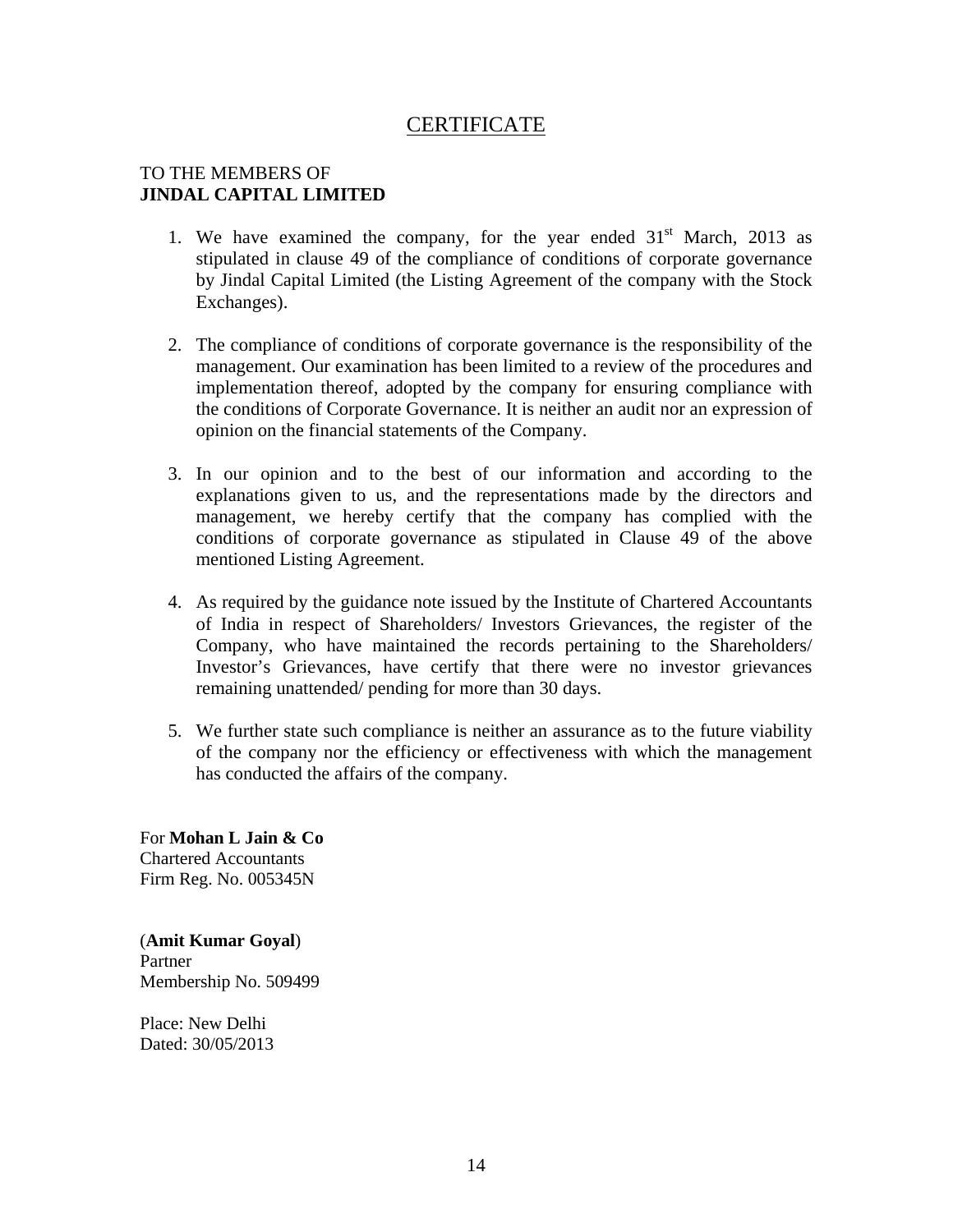## **CERTIFICATE**

We do hereby certify that:

- (a) We have reviewed financial statements and the cash flow statements of the company for the year 2012-13 and to the best of our knowledge ,information and belief:
	- (i) These statement do not contain materially untrue statement or omit any material fact or contain statements that might be misleading;
	- (ii) These statements together present true  $&$  fair view of the company's affair and are in compliance with existing accounting standards, applicable laws and regulations.
- (b) To the best of our knowledge and belief, no transactions entered into by the company during the year are fraudulent, illegal or violative of the company`s code of conduct.
- (c) We accept responsibility for establishing and maintaining internal controls for financial reporting and we have evaluated the effectiveness of internal control systems of the company pertaining to financial reporting and we have disclosed to the Auditors and the Audit committee, deficiencies in the design or operation of such internal controls, if any of which we are aware and the steps we have taken or propose to take to rectify these deficiencies.
- (d) We have indicated to the auditors and the audit committee:
	- (i) That there have been no significant changes in internal control over financial reporting during the year.
	- (ii) That there has been no significant changes in accounting policies during the year and that the same have been disclosed in the notes to the financial statements: and
	- (iii) That there has been no instances of significant fraud of which we have become aware and the involvement therein, if any ,of the management of an employee having a significant role in the company`s internal control system over financial reporting.

## For **Jindal Capital Limited**

Place : Delhi

Date : 30/05/2013 **Pawan Kumar Jindal Sarita Agarwal** Director Director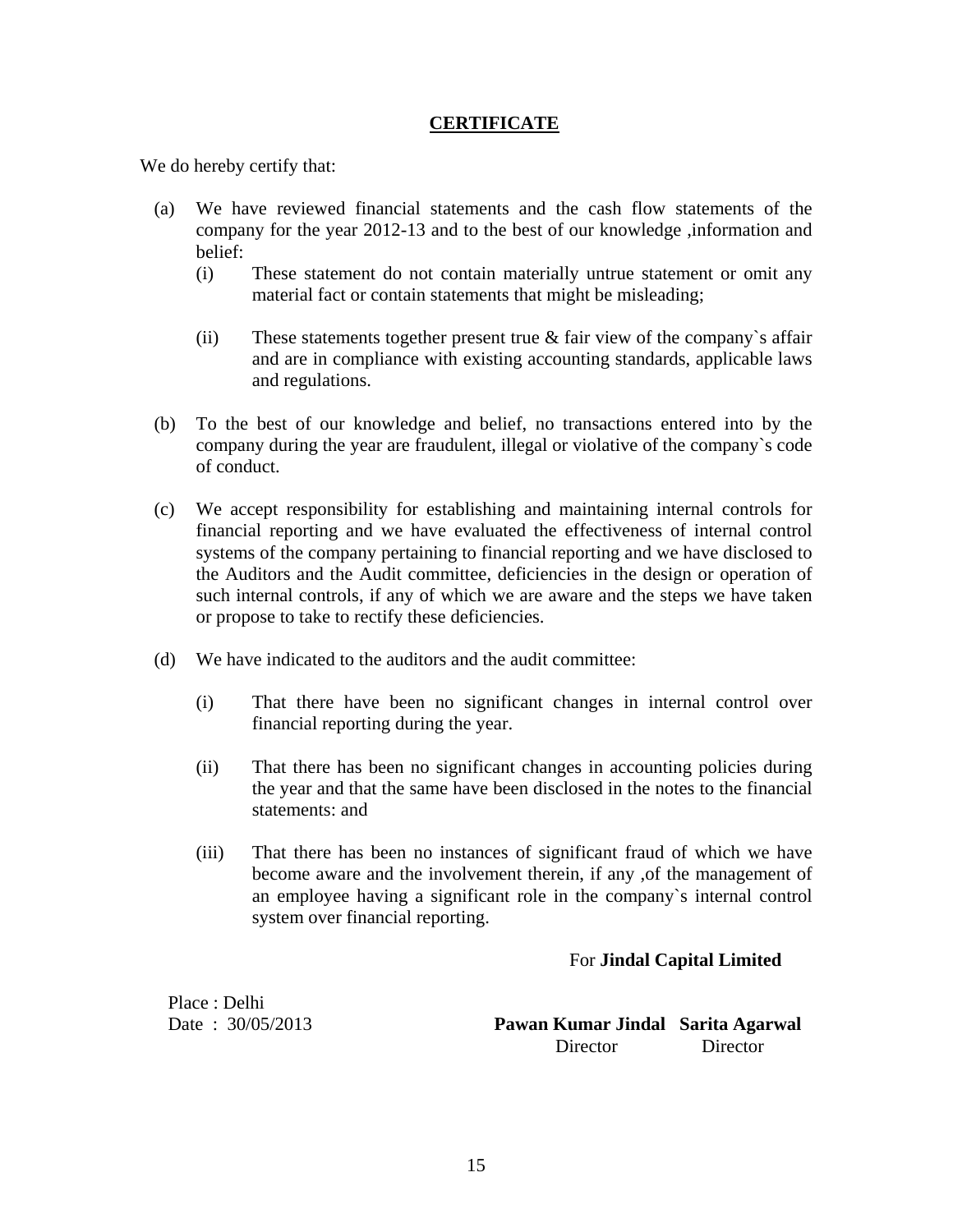To

The Members of

#### **JINDAL CAPITAL LIMITED**.

We have audited the accompanying financial statements of **JINDAL CAPITAL LIMITED** ("the Company"), which comprise the Balance Sheet as at March 31, 2013, and the Statement of Profit and Loss and Cash Flow Statement for the year then ended, and a summary of significant accounting policies and other explanatory information.

Management is responsible for the preparation of these financial statements that give a true and fair view of the financial position, financial performance and cash flows of the Company in accordance with the Accounting Standards referred to in sub‐section (3C) of section 211 of the Companies Act, 1956 ("the Act"). This responsibility includes the design, implementation and maintenance of internal control relevant to the preparation and presentation of the financial statements that give a true and fair view and are free from material misstatement, whether due to fraud or error.

Our responsibility is to express an opinion on these financial statements based on our audit. We conducted our audit in accordance with the Standards on Auditing issued by the Institute of Chartered Accountants of India. Those Standards require that we comply with ethical requirements and plan and perform the audit to obtain reasonable assurance about whether the financial statements are free from material misstatement.

An audit involves performing procedures to obtain audit evidence about the amounts and disclosures in the financial statements. The procedures selected depend on the auditor's judgment, including the assessment of the risks of material misstatement of the financial statements, whether due to fraud or error. In making those risk assessments, the auditor considers internal control relevant to the Company's preparation and fair presentation of the financial statements in order to design audit procedures that are appropriate in the circumstances. An audit also includes evaluating the appropriateness of accounting policies used and the reasonableness of the accounting estimates made by management, as well as evaluating the overall presentation of the financial statements.

We believe that the audit evidence we have obtained is sufficient and appropriate to provide a basis for our audit opinion.

In our opinion and to the best of our information and according to the explanations given to us, the financial statements give the information required by the Act in the manner so required and give a true and fair view in conformity with the accounting principles generally accepted in India: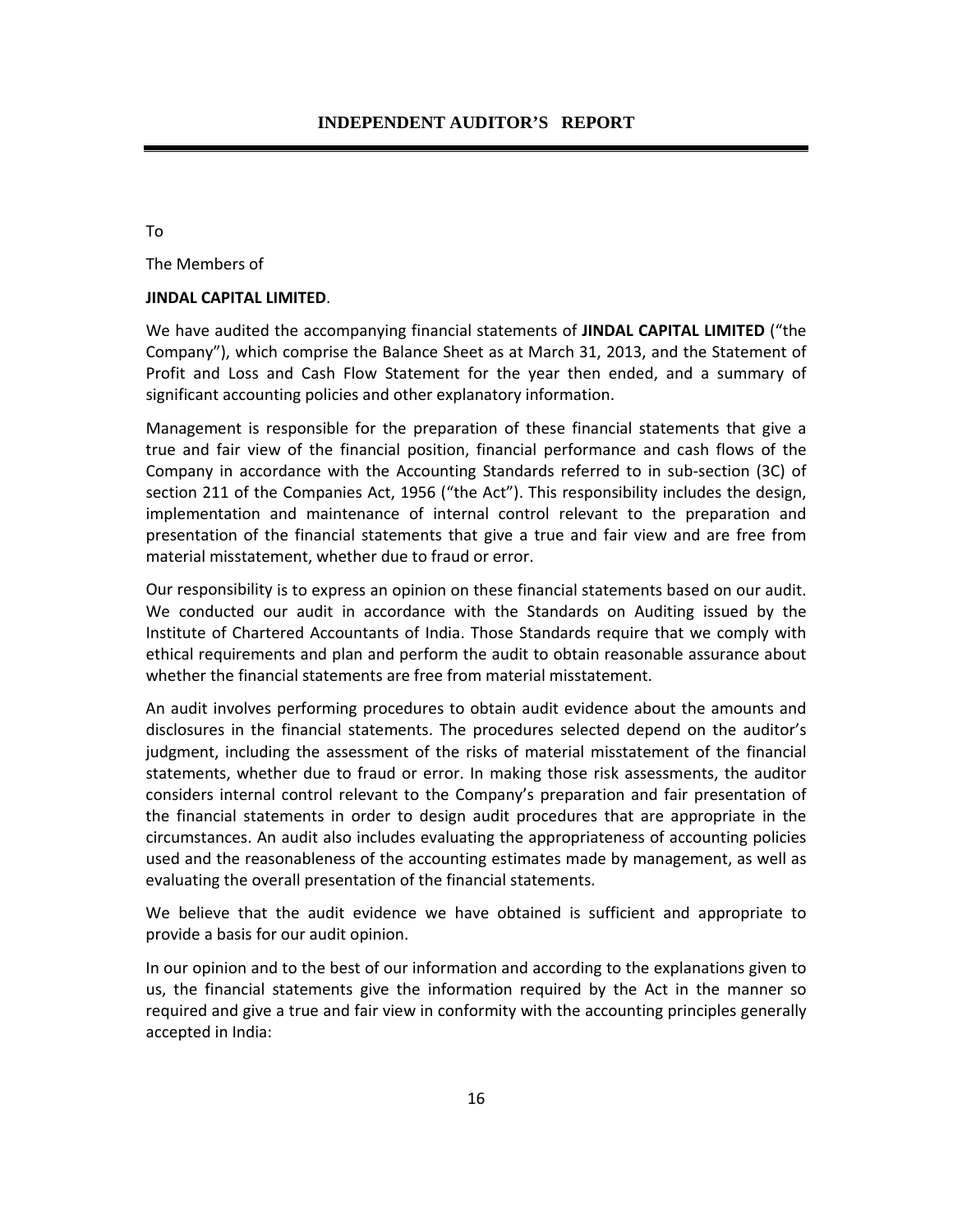- a) in the case of the Balance Sheet, of the state of affairs of the Company as at March 31, 2013;
- b) in the case of the Profit and Loss Account, of the profit for the year ended on that date; and
- c) in the case of the Cash Flow Statement, of the cash flows for the year ended on that date.
- 1. As required by the Companies (Auditor's Report) Order, 2003 ("theOrder") issued by the Central Government of India in terms of sub‐section (4A) of section 227 of the Act, we give in the Annexure a statement on the matters specified in paragraphs 4 and 5 of the Order.
- 2. As required by section 227(3) of the Act, we report that:
	- a) we have obtained all the information and explanations which to the best of our knowledge and belief were necessary for the purpose of our audit;
	- b) in our opinion proper books of account as required by law have been kept by the Company so far as appears from our examination of those books
	- c) the Balance Sheet, Statement of Profit and Loss, and Cash Flow Statement dealt with by this Report are in agreement with the books ofaccount.
	- d) in our opinion, the Balance Sheet, Statement of Profit and Loss, and Cash Flow Statement comply with the Accounting Standards referred to in subsection (3C) of section 211 of the Companies Act, 1956;
	- e) on the basis of written representations received from the directors as on March 31, 2013, and taken on record by the Board of Directors, none of the directors is disqualified as on March 31, 2013, from being appointed as a director in terms of clause (g) of sub‐section (1) of section 274 of the Companies Act, 1956.
	- f) Since the Central Government has not issued any notification as to the rate at which the cess is to be paid under section 441A of the Companies Act, 1956 nor has it issued any Rules under the said section, prescribing the manner in which such cess is to be paid, no cess is due and payable by the Company.

#### For **Mohan L Jain & Co**

Chartered Accountants Firm Registration No. 005345N **(Amit Kumar Goyal)** Partner Membership No. 509499

Place: New Delhi Date: May 30,2013 17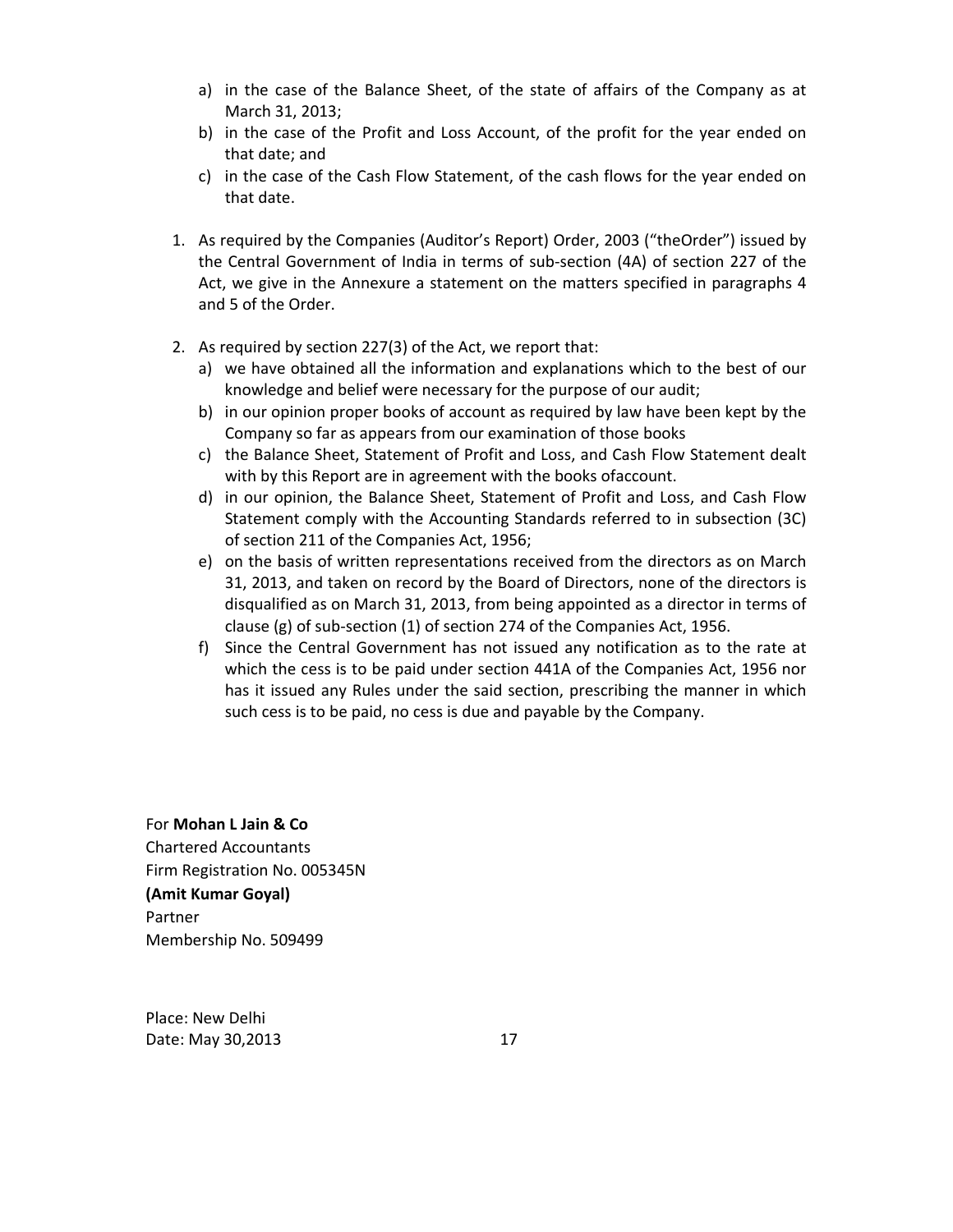**The Annexure referred to in paragraph 1 of the Our Report of even date to the members of Jindal Capital Limited. on the accounts of the company for the year ended 31st March, 2013.**

On the basis of such checks as we considered appropriate and according to the information and explanation given to us during the course of our audit, we report that:

1. (a) The company has maintained proper records showing full particulars including quantitative details and situation of its fixed assets.

(b) As explained to us, fixed assets have been physically verified by the management at reasonable intervals; no material discrepancies were noticed on such verification.

(c) In our opinion and according to the information and explanations given to us, no fixed asset has been disposed during the year and therefore does not affect the going concern assumption.

2. (a) As explained to us, inventories have been physically verified during the year by the management at reasonable intervals.

(b) In our opinion and according to the information and explanations given to us, the procedures of physical verification of inventories followed by the management are reasonable and adequate in relation to the size of the company and the nature of its business.

(c) In our opinion and on the basis of our examination of the records, the Company is generally maintaining proper records of its inventories. No material discrepancy was noticed on physical verification of stocks by the management as compared to book records.

3. (a) According to the information and explanations given to us and on the basis of our examination of the books of account, the Company has not granted any loans, secured or unsecured, to companies, firms or other parties listed in the register maintained under Section 301 of the Companies Act, 1956. Consequently, the provisions of clauses iii (b), iii(c) and iii (d) of the order are not applicable to the Company.

(b) According to the information and explanations given to us and on the basis of our examination of the books of account, the Company has not taken loans from companies, firms or other parties listed in the register maintained under Section 301 of the Companies Act, 1956. Thus sub clauses (f) & (g) are not applicable to the company.

4. In our opinion and according to the information and explanations given to us, there is generally an adequate internal control procedure commensurate with the size of the company and the nature of its business. During the course of our audit, no major instance of continuing failure to correct any weaknesses in the internal controls has been noticed.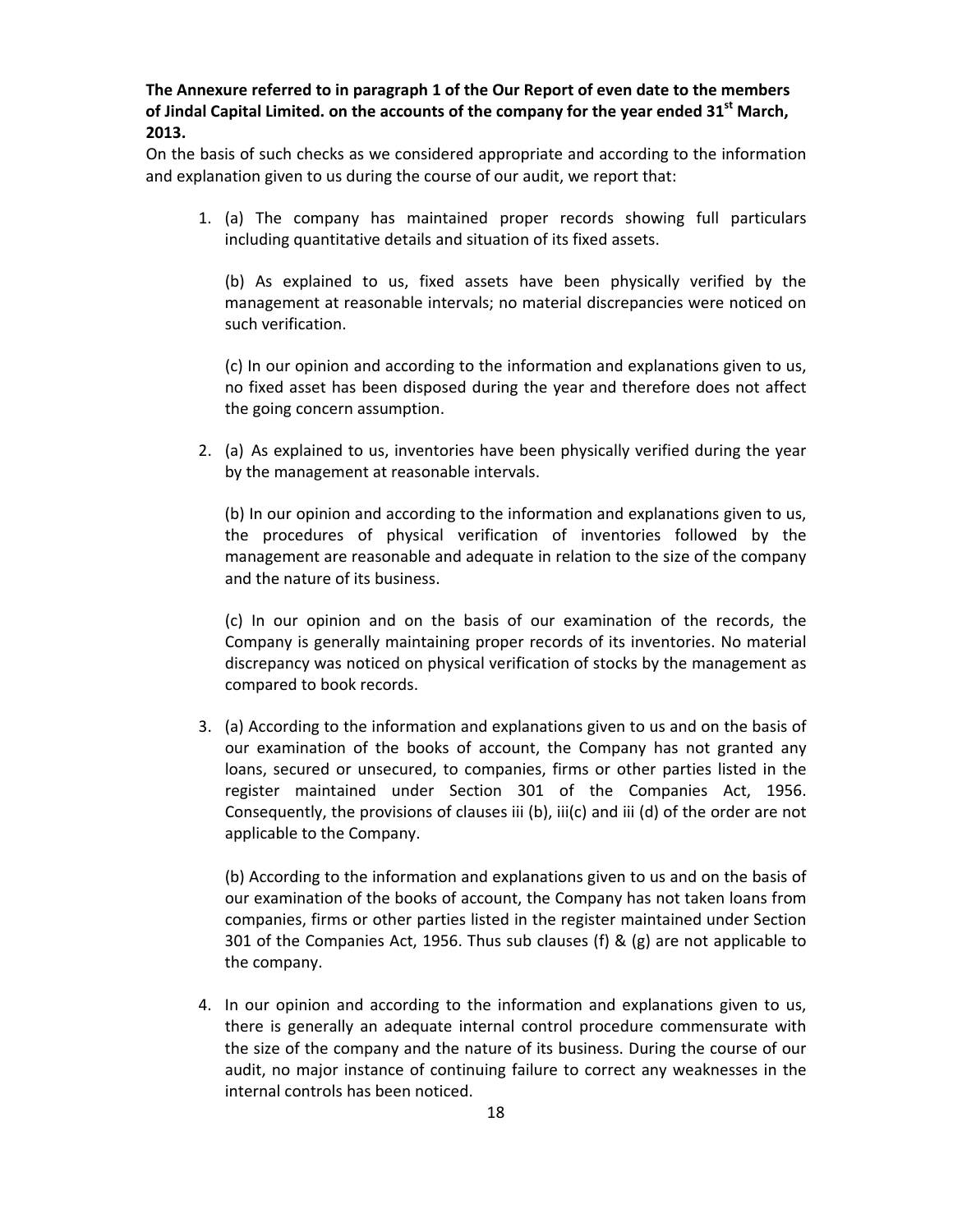5. a) Based on the audit procedures applied by us and according to the information and explanations provided by the management, there are no transactions in pursuance of contracts or arrangements entered in the registers maintained u/s 301.

b) As per information & explanations given to us and in our opinion, there are no transactions entered into by the company with parties covered u/s 301 of the Act which exceeds five lacs rupees in a financial year therefore requirement of reasonableness of transactions does not arises.

- 6. The Company has not accepted any deposits from the public covered under section 58A and 58AA of the Companies Act, 1956.
- 7. As per information & explanations given by the management, the Company has an internal audit system commensurate with its size and the nature of its business.
- 8. The Company is not required to maintain cost records under section 209(1)(d) of the Companies Act, 1956.
- 9. (a) According to the records of the company, undisputed statutory dues including Provident Fund, Investor Education and Protection Fund, Employees' State Insurance, Income‐tax, Sales‐tax, Wealth Tax, Service Tax, Custom Duty, Excise Duty, cess to the extent applicable and any other statutory dues have generally been regularly deposited with the appropriate authorities. According to the information and explanations given to us there were no outstanding statutory dues as on  $31<sup>st</sup>$  of March, 2013 for a period of more than six months from the date they became payable.

(b) According to the information and explanations given to us, there is no amounts payable in respect of income tax, wealth tax, service tax, sales tax, customs duty and excise duty which have not been deposited on account of any disputes.

- 10. The Company does not have any accumulated losses and has not incurred cash loss during the financial year covered by our audit but has incurred cash loss in preceding financial year.
- 11. Based on our audit procedures and on the information and explanations given by the management, we are of the opinion that, the Company has not defaulted in repayment of dues to a financial institution, bank or debenture holders.
- 12. According to the information and explanations given to us, the Company has not granted loans and advances on the basis of security by way of pledge of shares, debentures and other securities.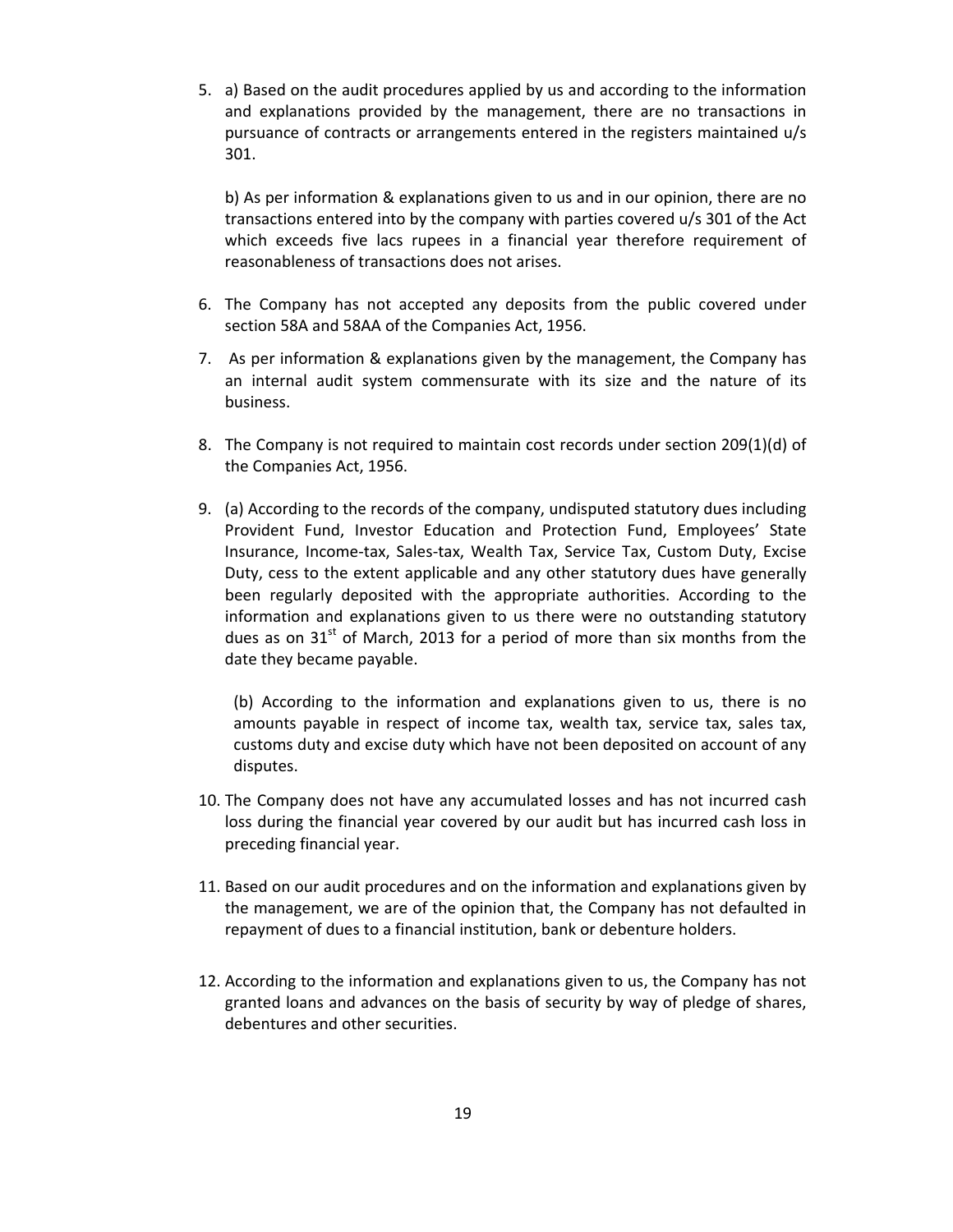- 13. The Company is not a chit fund or a nidhi /mutual benefit fund/society. Therefore, the provision of this clause of the Companies (Auditor's Report) Order, 2003 (as amended) is not applicable to the Company.
- 14. According to information and explanations given to us, the Company is trading in Shares, Mutual funds & other Investments. Proper records & timely entries have been maintained in this regard & further investments specified are held in their own name.
- 15. According to the information and explanations given to us, the Company has not given any guarantees for loan taken by others from a bank or financial institution.
- 16. Based on our audit procedures and on the information given by the management, we report that the company has not raised any term loans during the year.
- 17. Based on the information and explanations given to us and on an overall examination of the Balance Sheet of the Company as at  $31<sup>st</sup>$  March, 2013, we report that no funds raised on short-term basis have been used for long-term investment by the Company.
- 18. Based on the audit procedures performed and the information and explanations given to us by the management, we report that the Company has not made any preferential allotment of shares during the year.
- 19. The Company has no outstanding debentures during the period under audit.
- 20. The Company has not raised any money by public issue during the year.
- 21. Based on the audit procedures performed and the information and explanations given to us, we report that no fraud on or by the Company has been noticed or reported during the year, nor have we been informed of such case by the management.

#### For **Mohan L Jain & Co**

Chartered Accountants Firm Registration No. 005345N **(Amit Kumar Goyal)** Partner Membership No. 509499

Place: New Delhi Date: May 30, 2013 20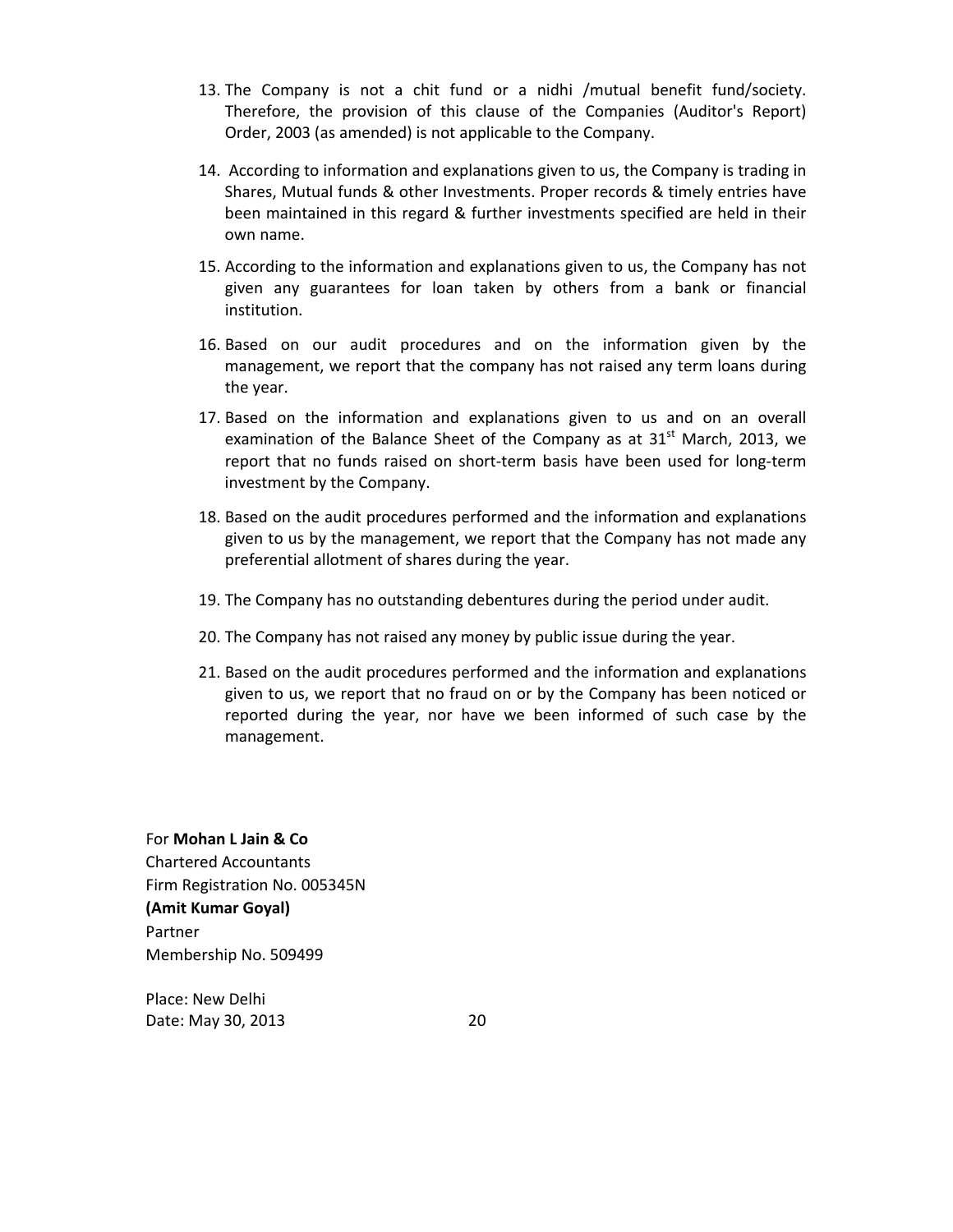|   |                                            | <b>Notes</b> | 31 March 2013  | 31 March 2012                  |
|---|--------------------------------------------|--------------|----------------|--------------------------------|
|   | A Equity                                   |              |                |                                |
|   | 1 Shareholders' funds                      |              |                |                                |
|   | Share capital                              | 3            | 72,081,000     | 72,081,000                     |
|   | Reserves and surplus                       | 4            | 185,350        | (790, 259)                     |
|   | 2 Non-current liabilities                  |              |                |                                |
|   | Deferred tax liabilities (Net)             | 5            | 48,980         | 87,390                         |
|   | Long Term Borrowings                       | 6            | 4,843,214      |                                |
|   |                                            |              |                |                                |
|   | 3 Current liabilities                      |              |                |                                |
|   | Other current liabilities                  | 7            | 19,868         | 18,798                         |
|   | Short Term provision                       | 8            | 393,959        |                                |
|   | <b>Total</b>                               |              | 77,572,372     | 71,396,930                     |
|   |                                            |              |                |                                |
|   | <b>B</b> Assets                            |              |                |                                |
| 1 | <b>Non-current assets</b>                  |              |                |                                |
|   | <b>Fixed assets</b>                        |              |                |                                |
|   | Tangible assets                            | 9            | 809,098        | 1,320,998                      |
|   | Goodwill                                   | 10           | 675,956        | 901,275                        |
|   | 2 Current assets                           |              |                |                                |
|   | Inventories                                | 16.2         | 11,854,069     | 12,162,187                     |
|   | Trade receivables                          | 11           | 55,512         | 910                            |
|   | Cash and cash equivalents                  | 12           | 639,844        | 955,899                        |
|   | Short-term loans and advances              | 13           | 63,537,893     | 56,055,661                     |
|   | <b>Total</b>                               |              | 77,572,372     | 71,396,930                     |
|   |                                            |              |                |                                |
|   | See accompanying notes forming part of the |              |                |                                |
|   | financial statements                       | $1 - 24$     | 0              | 1                              |
|   | As per our report of even date attached    |              |                |                                |
|   | For Mohan L. Jain & Co.                    |              |                | For and on behalf of the Board |
|   | <b>Chartered Accountants</b>               |              |                |                                |
|   | Firm Registration No. 005345N              |              |                |                                |
|   |                                            |              |                |                                |
|   | (Amit Kumar Goyal)                         |              | (Pawan Jindal) | (Sarita Agarwal)               |
|   | Partner                                    |              | Director       | Director                       |
|   | Membership No. 509499                      |              |                |                                |
|   |                                            |              |                |                                |
|   | Place: New Delhi                           |              |                |                                |
|   | Date: 31-05-2013                           |              |                |                                |

#### **JINDAL CAPITAL LIMITED Balance sheet as at 31 March 2013**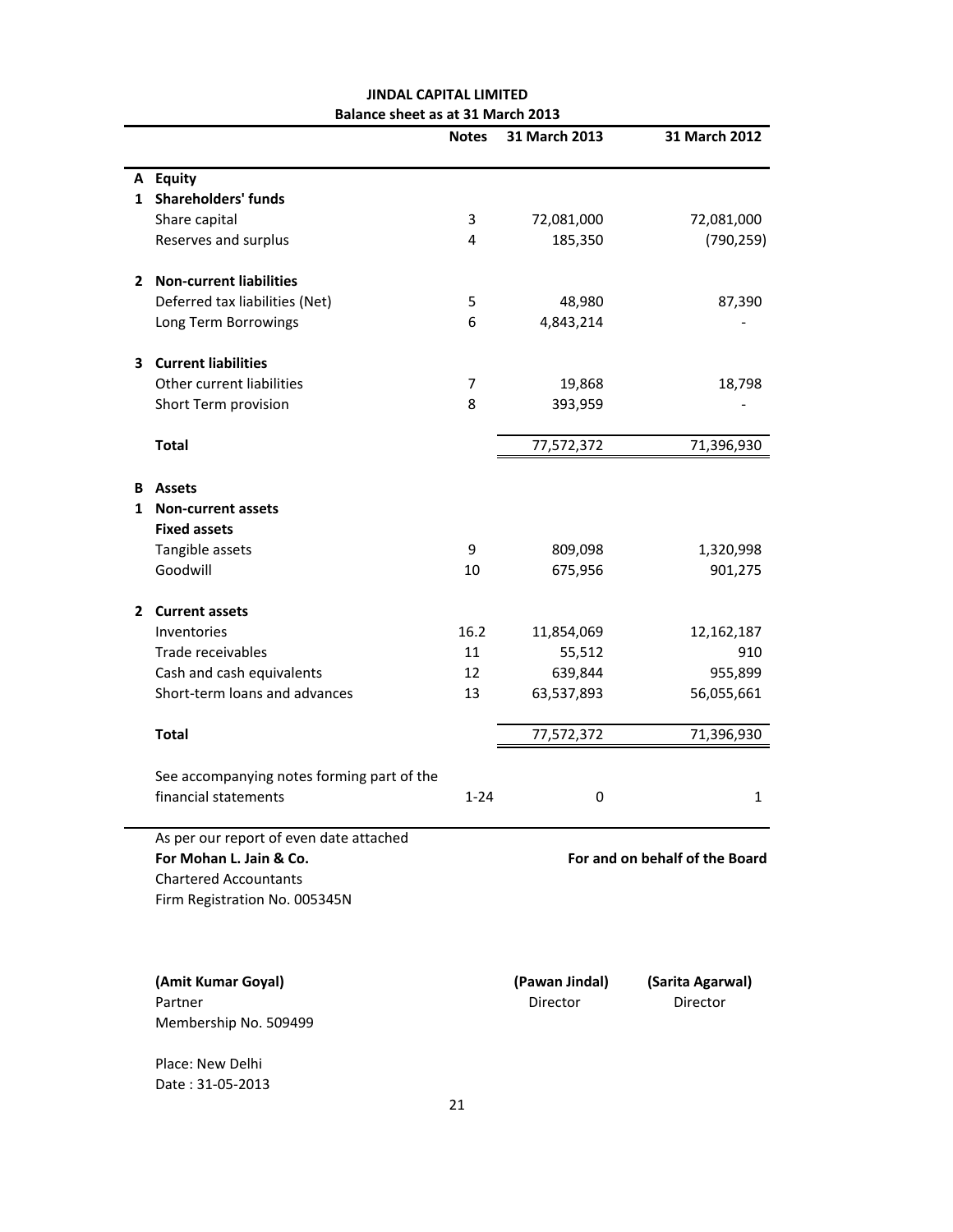#### **JINDAL CAPITAL LIMITED Statement of profit and loss for the year ended 31 March 2013**

|                                                           | <b>Notes</b> | 31 March 2013  | 31 March 2012                  |
|-----------------------------------------------------------|--------------|----------------|--------------------------------|
| I. Income                                                 |              |                |                                |
| Revenue from operations                                   | 14           | 90,781,134     | 87,473,203                     |
| Other income                                              | 15           | 765            | 15,641                         |
| <b>Total revenue</b>                                      |              | 90,781,899     | 87,488,843                     |
| II. Expenses                                              |              |                |                                |
| Purchases of traded goods and other direct expenses       |              | 87,624,509     | 94,860,358                     |
| (Increase)/decrease in inventories of finished goods      | 16.1         | 308,119        | (8,747,779)                    |
| Employee benefits expense                                 | 17           | 240,000        | 240,000                        |
| Other expenses                                            | 18           | 545,254        | 1,495,861                      |
| <b>Total</b>                                              |              | 88,717,883     | 87,848,441                     |
| Earnings before interest, tax, depreciation and           |              |                |                                |
| amortization (EBITDA) (I) - (II)                          |              | 2,064,016      | (359, 597)                     |
| Depreciation and amortization expense                     | 19           | 385,193        | 439,306                        |
| Finance costs                                             | 20           | 347,666        | 377                            |
| Profit/(loss) before tax                                  |              | 1,331,158      | (799, 280)                     |
| <b>Tax expense</b>                                        |              |                |                                |
| Current tax                                               |              | 393,959        |                                |
| Deferred tax                                              |              | (38, 410)      | (9,021)                        |
| <b>Total Tax expense</b>                                  |              | 355,549        | (9,021)                        |
| Profit/(loss) for the year                                |              | 975,609        | (790, 259)                     |
| Earnings per equity share [nominal value of share Rs. 10] | 24           |                |                                |
| <b>Basic</b>                                              |              | 0.14           | (0.11)                         |
| Diluted                                                   |              | 0.14           | (0.11)                         |
| See accompanying notes forming part of the financial      |              |                |                                |
| statements                                                | $1 - 24$     |                |                                |
| As per our report of even date attached                   |              |                |                                |
| For Mohan L. Jain & Co.                                   |              |                | For and on behalf of the Board |
| <b>Chartered Accountants</b>                              |              |                |                                |
| Firm Registration No. 005345N                             |              |                |                                |
| (Amit Kumar Goyal)                                        |              | (Pawan Jindal) | (Sarita Agarwal)               |
| Partner                                                   |              | Director       | Director                       |
| Membership No. 509499                                     |              |                |                                |
| Place: New Delhi                                          |              |                |                                |
| Date: 31-05-2013                                          | 22           |                |                                |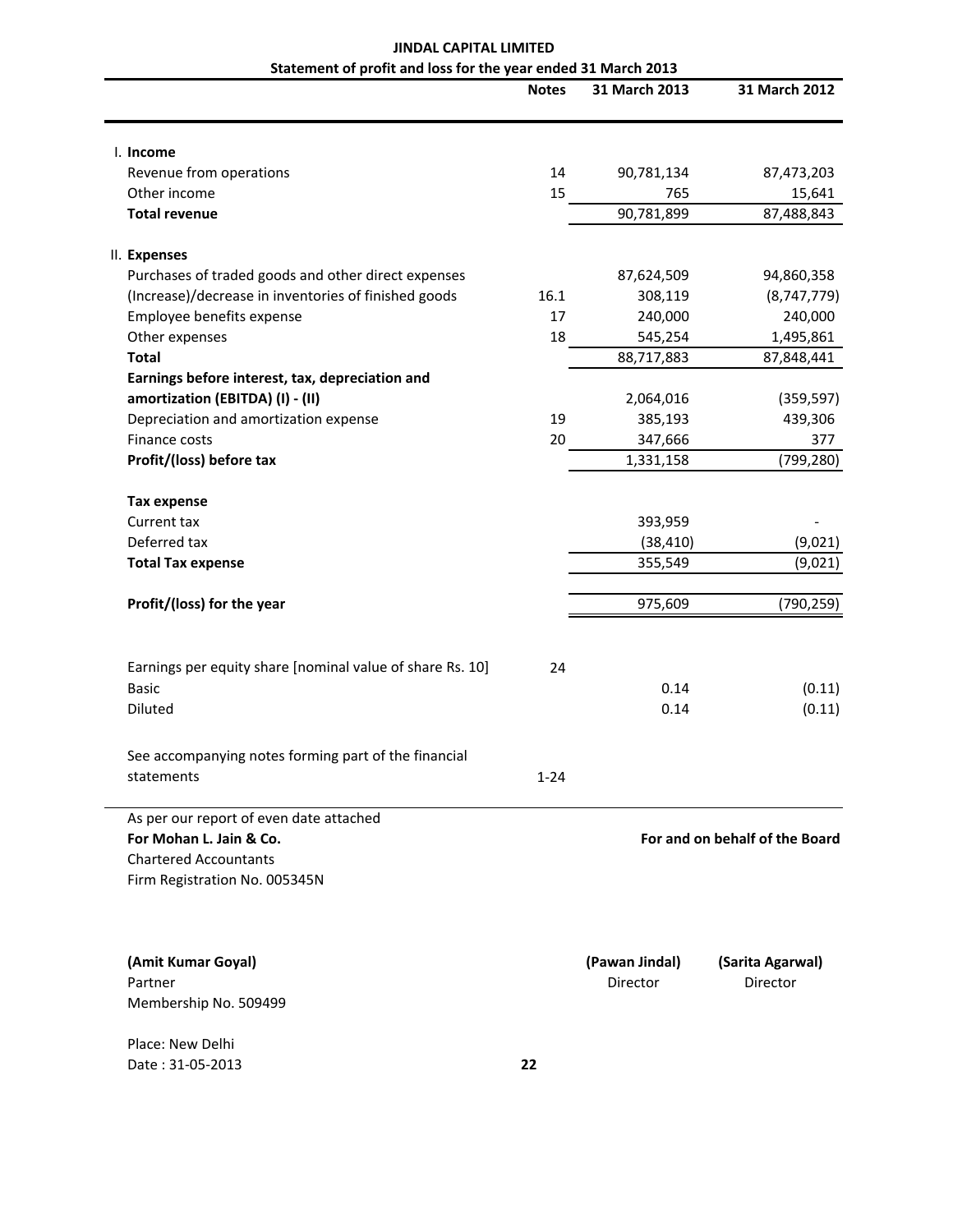## **JINDAL CAPITAL LIMITED Cash flow Statement for the year ended 31 March 2013**

| <b>Cash flow Statement</b>                         | 31.03.2013    |                |
|----------------------------------------------------|---------------|----------------|
|                                                    |               | 31.03.2012     |
|                                                    |               |                |
| <b>Cash flows from Operating activities</b>        |               |                |
| Profit / (Loss) before income tax                  | 1,331,158     | 1,823,653      |
| <b>Adjustments for:</b>                            |               |                |
| Depreciation & Amortisation                        | 385,193       | 159,765        |
| Loss on Sale of assets                             | 526           |                |
| <b>Interest Charges</b>                            | 345,359       |                |
| Other Income                                       | (765)         | (2,631,099)    |
| <b>Changes in working capital</b>                  |               |                |
| Increase/ (Decrease) in Current Liabilities        | 1,070         | 4,705,198      |
| (Increase)/ Decrease in Current Assets             | (7, 228, 716) | (10, 305, 386) |
| Net cash used in operating activities              | (5, 166, 175) | (6, 247, 869)  |
| Cash flows from investing activities               |               |                |
| Dividend & Interest                                | 265           | 2,631,099      |
| Sale of Fixed Assets                               | 352,000       |                |
| Net cash flow used in investing activities         | 352,265       | 2,631,099      |
| <b>Cash flows from financing activities</b>        |               |                |
| Loan taken/(Paid)                                  | 4,843,214     |                |
| Interest & Financials Charges                      | (345, 359)    |                |
| Net cash flow generated from financing activities  | 4,497,855     |                |
|                                                    |               |                |
| Net decrease in cash and cash equivalents          | (316,055)     | (3,616,770)    |
| Cash and cash equivalents at beginning of year     | 955,899       | 4,529,623      |
| Cash and cash equivalents recived in merger scheme |               | 43,046         |
| Cash and cash equivalents at end of Period         | 639,844       | 955,899        |

As per our report of even date attached

Chartered Acountants Firm Registration No. 005345N

**(Amit Kumar Goyal) (Pawan Jindal) (Sarita Agarwal)** Partner **Director** Director Director **Director** Director **Director** Membership No. 509499

Place: New Delhi Date : 31‐05‐2013

**For Mohan L. Jain & Co. For and on behalf of the Board**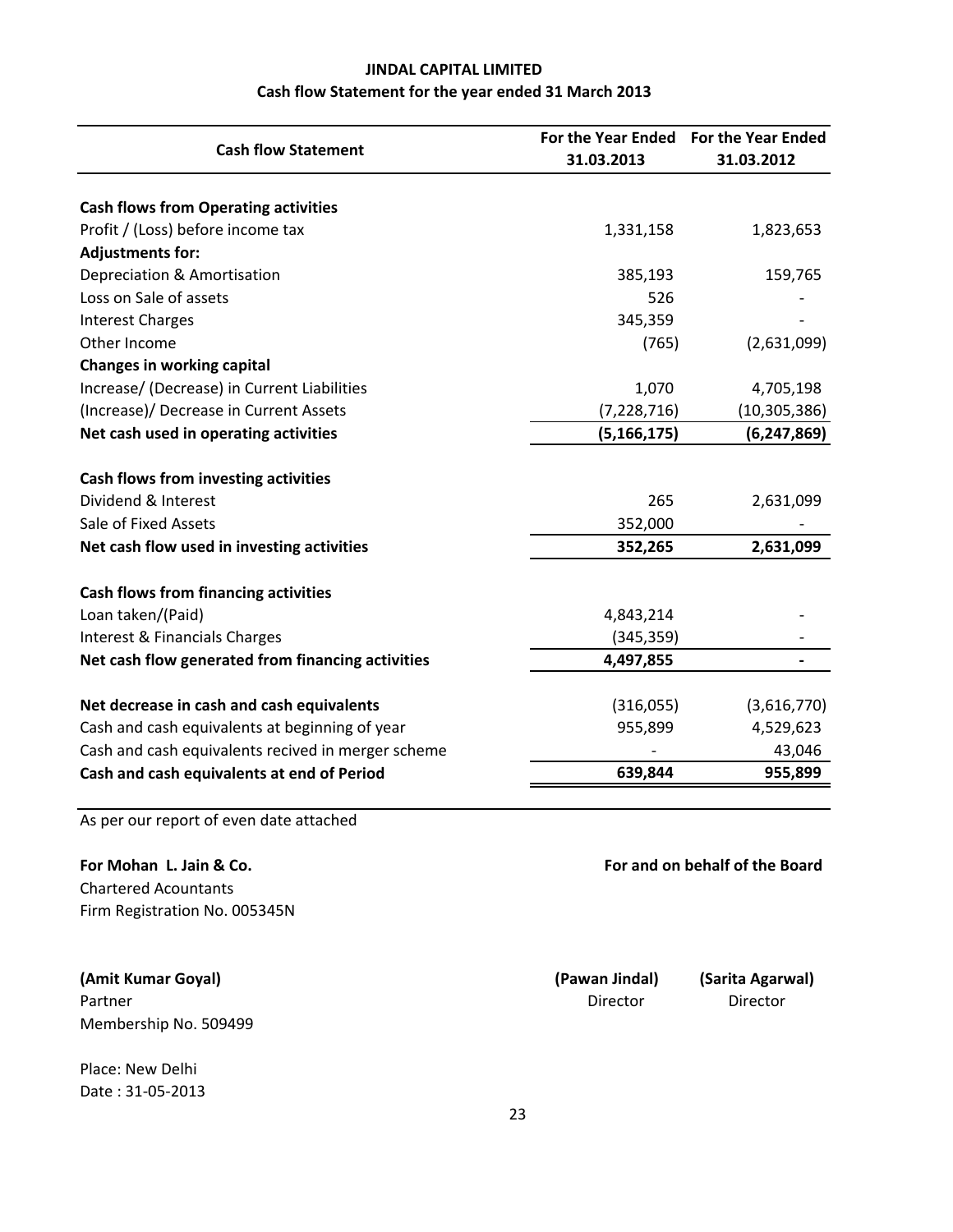#### **1 Corporate information**

The Company was incorporated in the name of Jindal Capital Limited on June 20,1994.The Company was engaged in trading and investments in shares and other securities;providing loans & advances and other related activities.

#### **2 Significant accounting policies**

#### **2.1 Basis of accounting and preparation of financial statements**

The financial statements of the Company have been prepared in accordance with the Generally Accepted Accounting Principles in India (Indian GAAP) to comply with the Accounting Standards notified under the Companies (Accounting Standards) Rules, 2006 (as amended) and the relevant provisions of the Companies Act, 1956 as well as these financial statements considers the guidelines prescribed by the department of Company affairs,Ministry of Law,Justice and Company affairs,Reserve Bank of India and the Institute of Chartered Accountants of India. The financial statements have been prepared on accrual basis under the historical cost convention.

#### **2.2 Use of estimates**

The preparation of the financial statements in conformity with Indian GAAP requires the Management to make estimates and assumptions considered in the reported amounts of assets and liabilities (including contingent liabilities) and the reported income and expenses during the year. The Management believes that the estimates used in preparation of the financial statements are prudent and reasonable. Future results could differ due to these estimates and the differences between the actual results and the estimates are recognised in the periods in which the results are known / materialise.

#### **2.3 Inventories**

Inventories are the investments held as stock in trade which are valued at the lower of cost or Market value whichever is lower.

#### **2.4 Cash and cash equivalents**

Cash comprises cash on hand and demand deposits with banks. Cash equivalents are short‐term balances (with an original maturity of three months or less from the date of acquisition), highly liquid investments that are readily convertible into known amounts of cash and which are subject to insignificant risk of changes in value.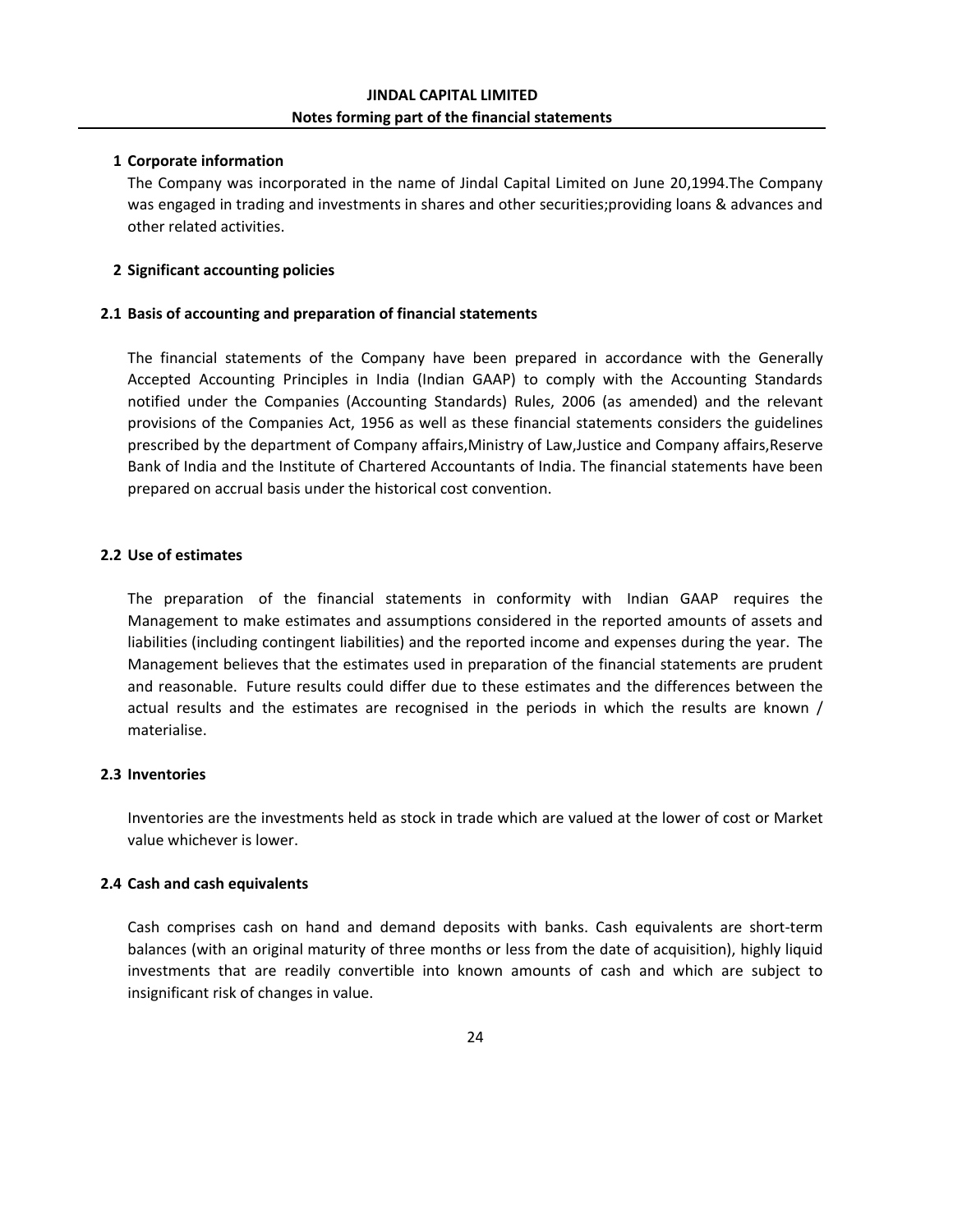#### **JINDAL CAPITAL LIMITED Notes forming part of the financial statements**

#### **2.5 Cash flow statement**

Cash flows are reported using the indirect method, whereby profit / (loss) before extraordinary items and tax is adjusted for the effects of transactions of non‐cash nature and any deferrals or accruals of past or future cash receipts or payments. The cash flows from operating, investing and financing activities of the Company are segregated based on the available information.

#### **2.6 Depreciation and amortisation**

Depreciation has been provided on the straight‐line method in terms of section 350 of the Companies Act,1956 as per the rates prescribed in Schedule XIV to the Companies Act, 1956 .

#### **2.7 Revenue recognition**

#### Sale of goods Sales are recognised on accural basis

#### **2.8 Other income**

‐Interest income is accounted on accrual basis. ‐Profit or Loss on trading of shares is recognised on bill dates on actual cost basis.

#### **2.9 Tangible fixed assets**

Fixed assets are carried at cost less accumulated depreciation and impairment losses, if any. The cost of fixed assets includes interest on borrowings attributable to acquisition of qualifying fixed assets up to the date the asset is ready for its intended use and other incidental expenses incurred up to that date. Fixed Assets are capitalised at cost inclusive of expenses.

Fixed assets retired from active use and held for sale are stated at the lower of their net book value and net realisable value and are disclosed separately in the Balance Sheet.

#### 25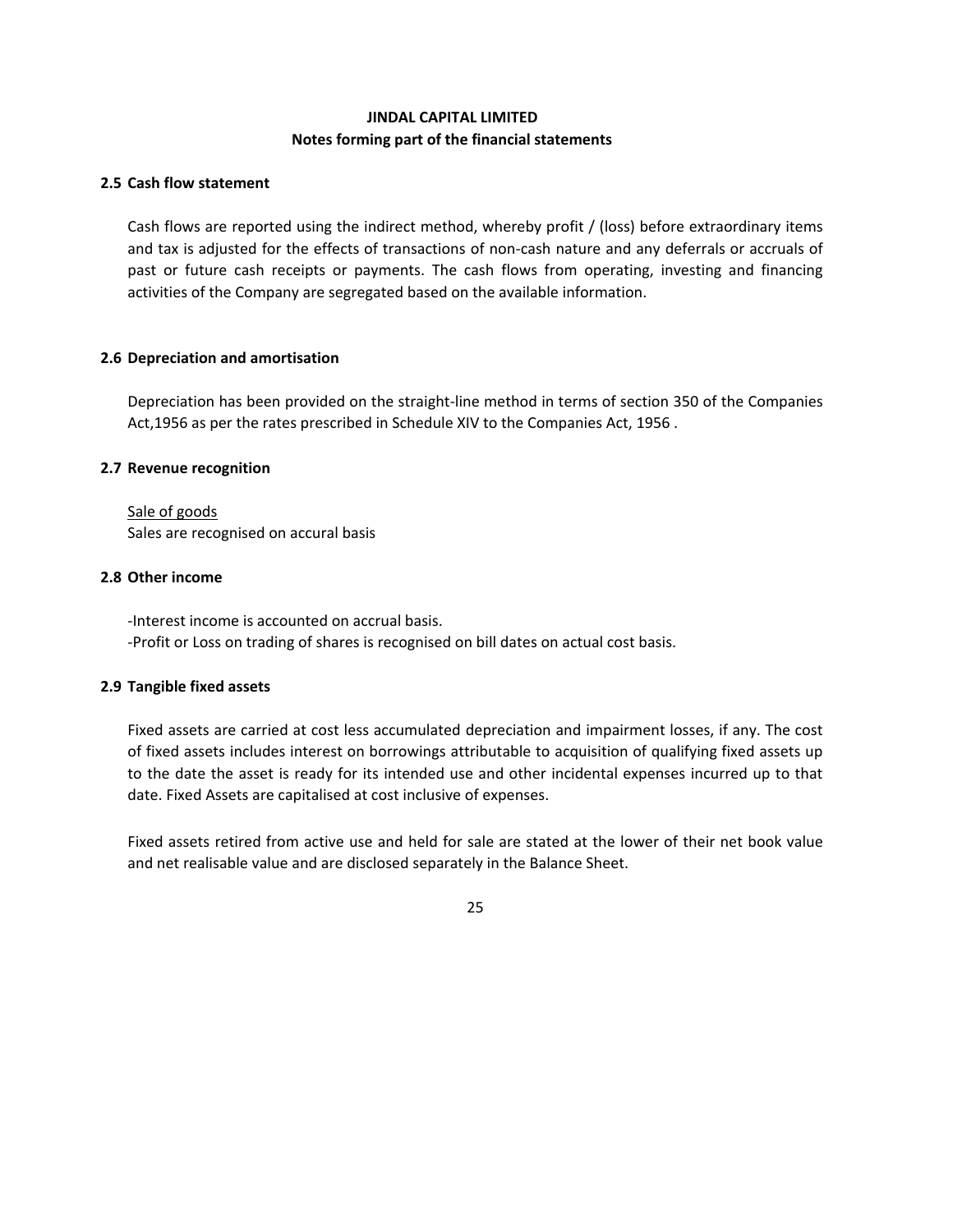#### **Notes forming part of the financial statements JINDAL CAPITAL LIMITED**

#### **2.10 Earnings per share**

Basic earnings per share is computed by dividing the profit / (loss) after tax (including the post tax effect of extraordinary items, if any) by the weighted average number of equity shares outstanding during the year. Diluted earnings per share is computed by dividing the profit / (loss) after tax (including the post tax effect of extraordinary items, if any) as adjusted for dividend, interest and other charges to expense or income relating to the dilutive potential equity shares, by the weighted average number of equity shares considered for deriving basic earnings per share and the weighted average number of equity shares which could have been issued on the conversion of all dilutive potential equity shares. Potential equity shares are deemed to be dilutive only if their conversion to equity shares would decrease the net profit per share from continuing ordinary operations. Potential dilutive equity shares are deemed to be converted as at the beginning of the period, unless they have been issued at a later date. The dilutive potential equity shares are adjusted for the proceeds receivable had the shares been actually issued at fair value (i.e. average market value of the outstanding shares). Dilutive potential equity shares are determined independently for

#### **2.11 Taxes on income**

Current tax is the amount of tax payable on the taxable income for the year as determined in accordance with the provisions of the Income Tax Act, 1961.

Deferred tax is recognised on timing differences, being the differences between the taxable income and the accounting income that originate in one period and are capable of reversal in one or more subsequent periods. Deferred tax is measured using the tax rates and the tax laws enacted or substantially enacted as at the reporting date. Deferred tax liabilities are recognised for all timing differences. Deferred tax assets in respect of unabsorbed depreciation and carry forward of losses are recognised only if there is virtual certainty that there will be sufficient future taxable income available to realise such assets. Deferred tax assets are recognised for timing differences of other items only to the extent that reasonable certainty exists that sufficient future taxable income will be available against which these can be realised. Deferred tax assets and liabilities are offset if such items relate to taxes on income levied by the same governing tax laws and the Company has a legally enforceable right for such set off. Deferred tax assets are reviewed at each Balance Sheet date for their realisability.

Current and deferred tax relating to items directly recognised in equity are recognised in equity and not in the Statement of Profit and Loss.

#### **2.12 Provisions and contingencies**

A provision is recognised when the Company has a present obligation as a result of past events and it is probable that an outflow of resources will be required to settle the obligation in respect of which a reliable estimate can be made. Provisions (excluding retirement benefits) are not discounted to their present value and are determined based on the best estimate required to settle the obligation at the Balance Sheet date. These are reviewed at each Balance Sheet date and adjusted to reflect the current best estimates.There are no Contingent liabilities existing on March 31,2012.

#### **2.13 Insurance claims**

Insurance claims are accounted for on the basis of claims admitted / expected to be admitted and to the extent that there is no uncertainty in receiving the claims.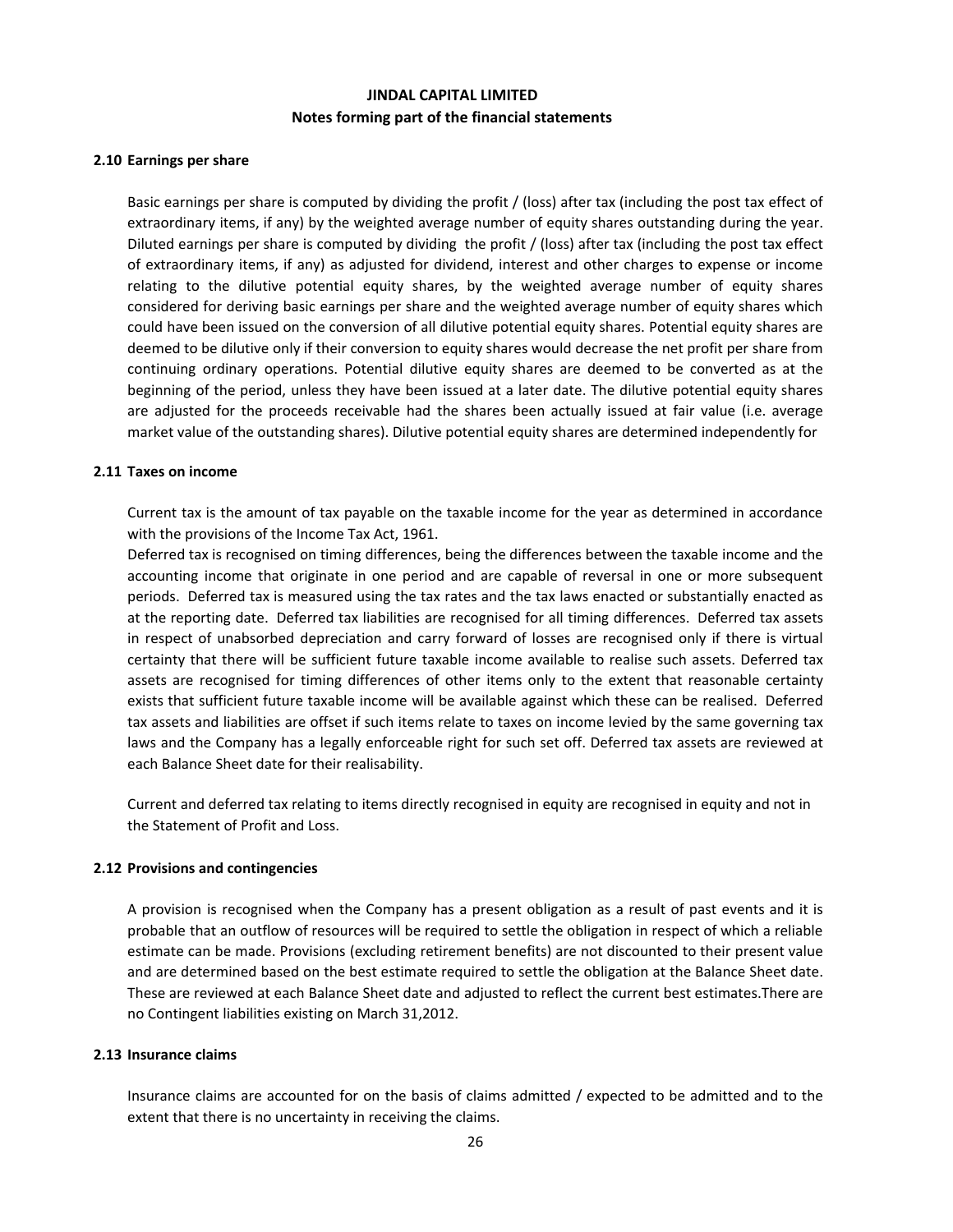#### **JINDAL CAPITAL LIMITED**

#### **Notes to financial statements for the year ended 31 March 2013**

|   |                                                                  | 31 March 2013  | 31 March 2012 |
|---|------------------------------------------------------------------|----------------|---------------|
|   |                                                                  |                |               |
|   |                                                                  |                |               |
|   | 3 Share capital                                                  |                |               |
|   | a. Authorized shares capital                                     |                |               |
|   | 72,50,000 (Previous Year 72,50,000) equity shares of Rs. 10 each | 72,500,000     | 72,500,000    |
|   |                                                                  |                |               |
|   |                                                                  |                |               |
|   | b. Issued, subscribed and paid-up capital                        |                |               |
|   | 72,08,100 (Prev. year 72,08,100) equity shares of Rs. 10- each   | 72,081,000     | 72,081,000    |
|   | Total issued, subscribed and fully paid-up shares capital        | 72,081,000     | 72,081,000    |
|   |                                                                  |                |               |
|   | <b>DISCLOSURES</b>                                               |                |               |
| а | Reconciliation of the shares outstanding                         |                |               |
|   | <b>Equity shares</b>                                             | 31 March 2013  | 31 March 2012 |
|   |                                                                  | <b>Numbers</b> |               |
|   | i. At the beginning of the period                                | 7,208,100      | 3,208,100     |
|   | ii. Issued during the period                                     |                | 4,000,000     |
|   | Outstanding at the end of the period                             | 7,208,100      | 7,208,100     |
| b | Details of shares held within the Group                          |                |               |
|   |                                                                  | 31 March 2013  | 31 March 2012 |
|   |                                                                  | <b>Numbers</b> |               |
|   | i. Shares held by the holding company                            |                |               |
|   | ii. Shares held by the ultimate holding company                  |                |               |
|   | iii. Shares held by subsidiaries                                 |                |               |
|   | iv. Shares held by fellow subsidiaries                           |                |               |
|   | v. Shares held by associates                                     | 1,005,000      | 1,005,000     |
|   | vi. Others                                                       | 6,203,100      | 6,203,100     |
|   |                                                                  | 7,208,100      | 7,208,100     |

#### **c Details of shareholders holding more than 5% shares in the company**

|                               |                              | As at 31 March 2013 | As at 31 March 2012          |              |  |
|-------------------------------|------------------------------|---------------------|------------------------------|--------------|--|
| Name of Shareholder           | <b>No. of Shares</b><br>held | % of Holding        | <b>No. of Shares</b><br>held | % of Holding |  |
| <b>PKJ Securities Pyt Ltd</b> | 1,005,000                    | 13.94%              | 1,005,000                    | 13.94%       |  |
| Sarita Agarwal                | 1,450,814                    | 20.13%              | 1,450,814                    | 20.12%       |  |
| Pawan Kumar Jindal (HUF)      | 1,197,225                    | 16.61%              | 1,197,225                    | 16.60%       |  |
| Shray Jindal                  | 1,000,000                    | 13.90%              | 1,000,000                    | 13.90%       |  |
| <b>Total</b>                  | 4,653,039                    | 64.58%              | 4,653,039                    | 64.56%       |  |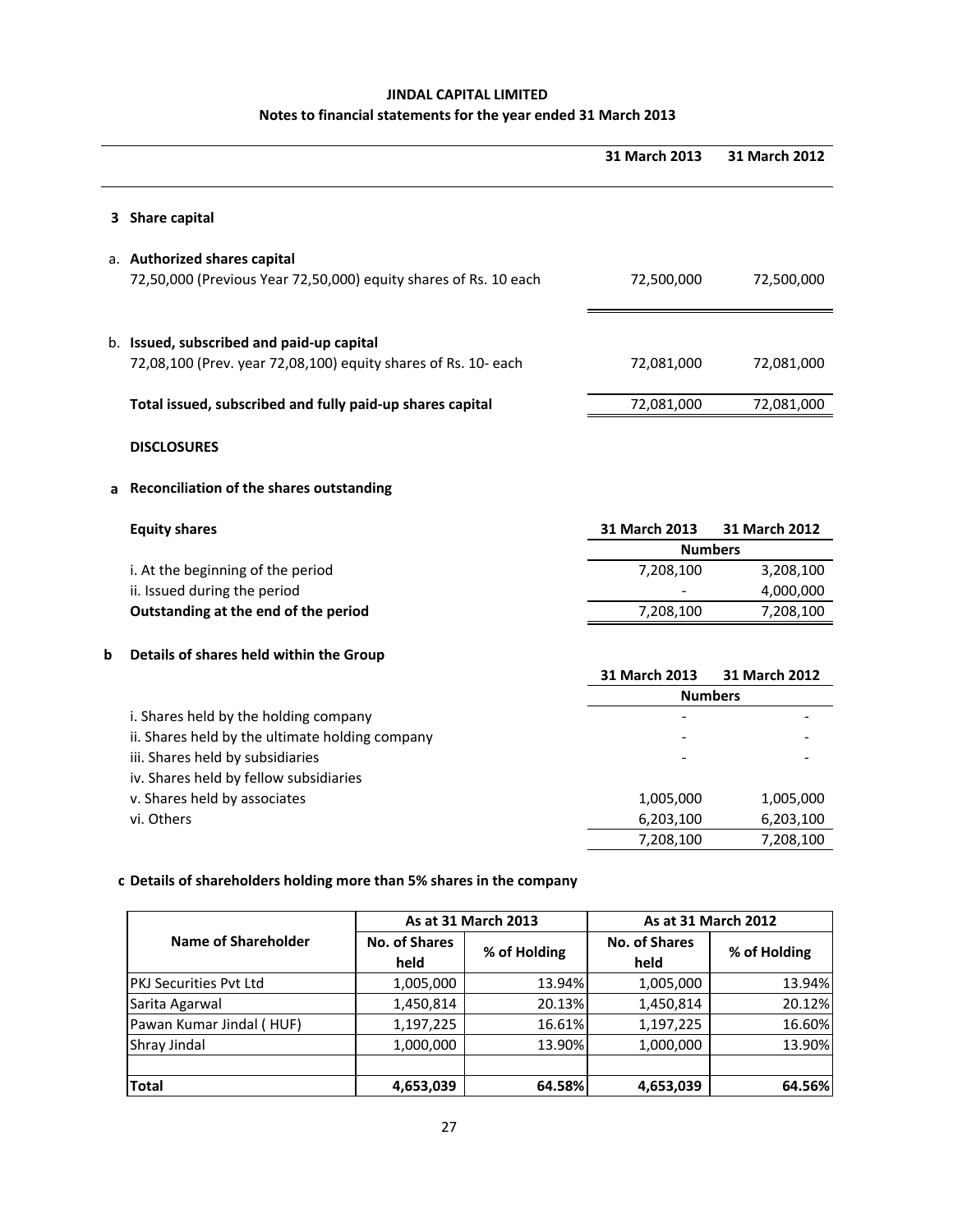|                                                                                                                  | 31 March 2013 | 31 March 2012 |
|------------------------------------------------------------------------------------------------------------------|---------------|---------------|
| 4 Reserve and surplus                                                                                            |               |               |
| Surplus/(deficit) in the statement of profit and loss                                                            |               |               |
| Balance as per the last financial statements                                                                     | (790, 259)    |               |
| Profit/(loss) for the year                                                                                       | 975,609       | (790, 259)    |
| Net Surplus/(deficit) in the statement of profit and loss                                                        | 185,350       | (790, 259)    |
| <b>Total reserves and surplus</b>                                                                                | 185,350       | (790, 259)    |
| 5 Deferred tax assets (net)                                                                                      |               |               |
| <b>Deferred tax liability</b>                                                                                    |               |               |
| Fixed assets: Impact of difference between tax depreciation and                                                  |               |               |
| depreciation/amortization charged for the financial reporting                                                    | 48,980        | 87,390        |
| <b>Gross deferred tax liability</b>                                                                              | 48,980        | 87,390        |
| 6 Long Term Borrowings                                                                                           |               |               |
| <b>Secured</b>                                                                                                   |               |               |
| Indiabulls Housing Finance Ltd*                                                                                  | 4,843,214     |               |
| <b>Total</b>                                                                                                     | 4,843,214     |               |
| Note:-<br>*Disclosure required for Secured Loans                                                                 |               |               |
| Indiabulls Housing Finance Ltd                                                                                   |               |               |
| (Home loan secured against mortgage of property at Tower-15, Flat No.-602 LA Tropicana Khyer Pass, New<br>Delhi) |               |               |
| 7 Other current liabilities                                                                                      |               |               |
| Other liabilities : (Due within 1 year)                                                                          |               |               |
| Link Intime India private limited                                                                                | 237           | 213           |
| <b>Global Capital Markets Limited</b>                                                                            | 585           | 1,026         |
| Water Expenses payable                                                                                           | 1,250         |               |
| Audit Fees payable                                                                                               | 16,836        | 16,836        |
| Telephone Expenses payable                                                                                       | 959           | 723           |
| <b>Total</b>                                                                                                     | 19,868        | 18,798        |
| 8 Short term Provision                                                                                           |               |               |
| Provision of Income Tax                                                                                          | 393,959       |               |
| <b>Total</b>                                                                                                     | 393,959       |               |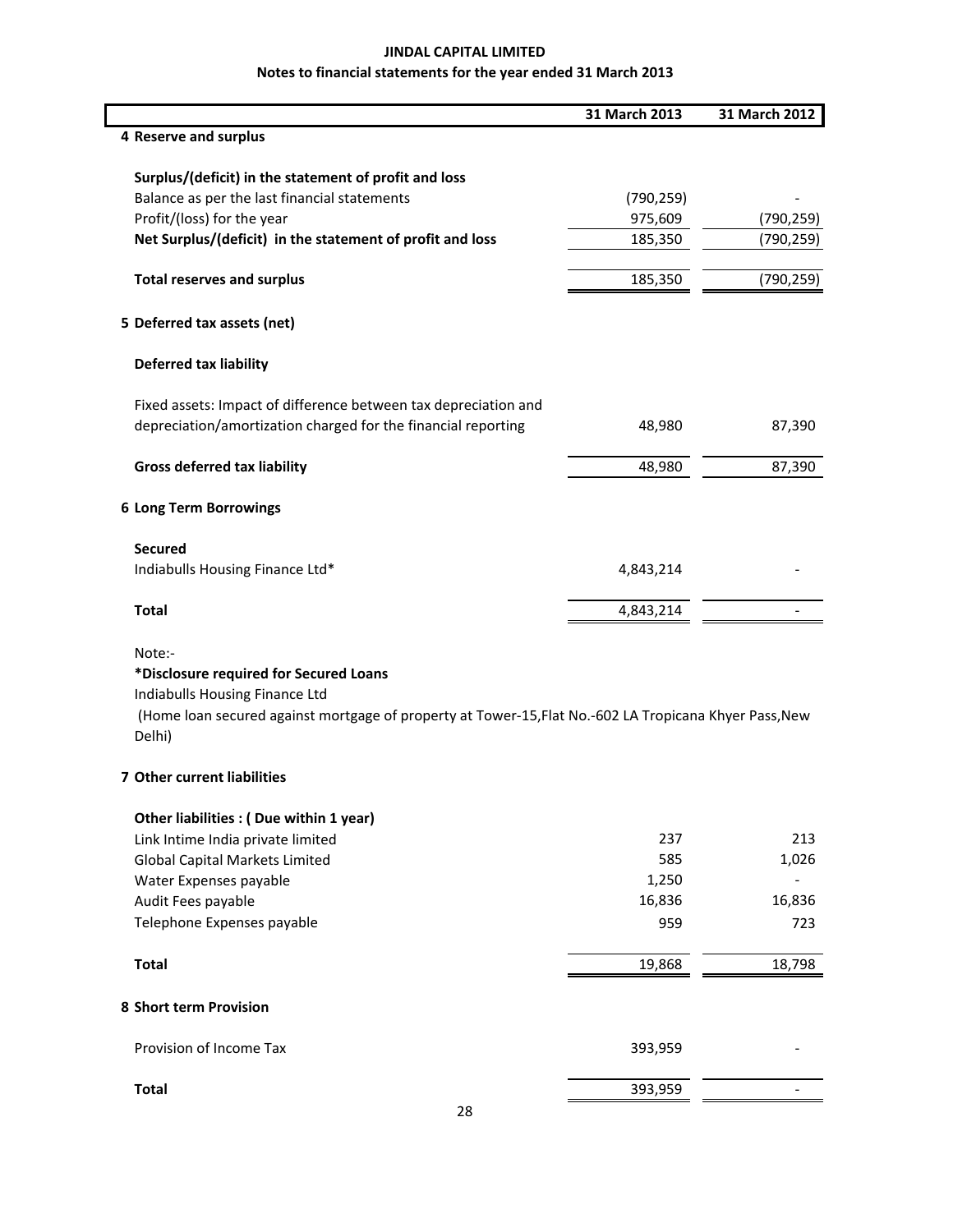#### **9 Tangible assets**

|                          | Air<br>Conditioner | Car       | Computer       | <b>UPS</b>               | Fax                      | <b>Invertor</b> | Printer | <b>Total</b> |
|--------------------------|--------------------|-----------|----------------|--------------------------|--------------------------|-----------------|---------|--------------|
| <b>Cost or valuation</b> |                    |           |                |                          |                          |                 |         |              |
| At 1 April 2011          | 24,000             | 1,507,095 | 68,860         | 25,440                   | 13,500                   | 18,000          | 6,400   | 1,663,295    |
| Additions                |                    |           |                |                          |                          |                 |         |              |
| Acquisitions through     |                    | 415,077   | 24,034         |                          |                          |                 |         | 439,111      |
| amalgamation             |                    |           |                |                          |                          |                 |         |              |
| <b>Disposals</b>         |                    |           |                |                          |                          |                 |         |              |
| Other adjustments        |                    |           |                |                          |                          |                 |         |              |
| - Exchange differences   |                    |           |                |                          |                          |                 |         |              |
| At 31 March 2012         | 24,000             | 1,922,172 | 92,894         | 25,440                   | 13,500                   | 18,000          | 6,400   | 2,102,406    |
| Additions                |                    |           |                |                          |                          |                 |         |              |
| Acquisitions through     |                    |           |                |                          |                          |                 |         |              |
| amalgamation             |                    |           |                |                          |                          |                 |         |              |
| <b>Disposals</b>         |                    | 350,000   |                | 25,440                   | 13,500                   |                 |         | 388,940      |
| Other adjustments        |                    |           |                |                          |                          |                 |         |              |
| - Exchange differences   |                    |           |                |                          |                          |                 |         |              |
| At 31 March 2013         | 24,000             | 1,572,172 | 92,894         | $\overline{\phantom{a}}$ | $\overline{a}$           | 18,000          | 6,400   | 1,713,466    |
| Depreciation             |                    |           |                |                          |                          |                 |         |              |
| At 1 April 2011          | 3,286              | 476,138   | 44,213         | 24,182                   | 10,619                   | 6,457           | 2,526   | 567,421      |
| Charge for the year      | 1,140              | 195,174   | 13,384         | 1,258                    | 855                      | 1,139           | 1,037   | 213,987      |
| <b>Disposals</b>         |                    |           |                |                          |                          |                 |         |              |
| At 31 March 2012         | 4,426              | 671,312   | 57,597         | 25,440                   | 11,474                   | 7,596           | 3,563   | 781,408      |
| Charge for the year      | 1,140              | 143,174   | 13,384         |                          |                          | 1,139           | 1,037   | 159,874      |
| Disposals                |                    |           | $\blacksquare$ | 25,440                   | 11,474                   |                 |         | 36,914       |
| At 31 March 2013         | 5,566              | 814,486   | 70,981         |                          | $\overline{\phantom{a}}$ | 8,735           | 4,600   | 904,368      |
| <b>Net Block</b>         |                    |           |                |                          |                          |                 |         |              |
| At 31 March 2012         | 19,574             | 1,250,860 | 35,297         |                          | 2,026                    | 10,404          | 2,837   | 1,320,998    |
| At 31 March 2013         | 18,434             | 757,686   | 21,913         |                          |                          | 9,265           | 1,800   | 809,098      |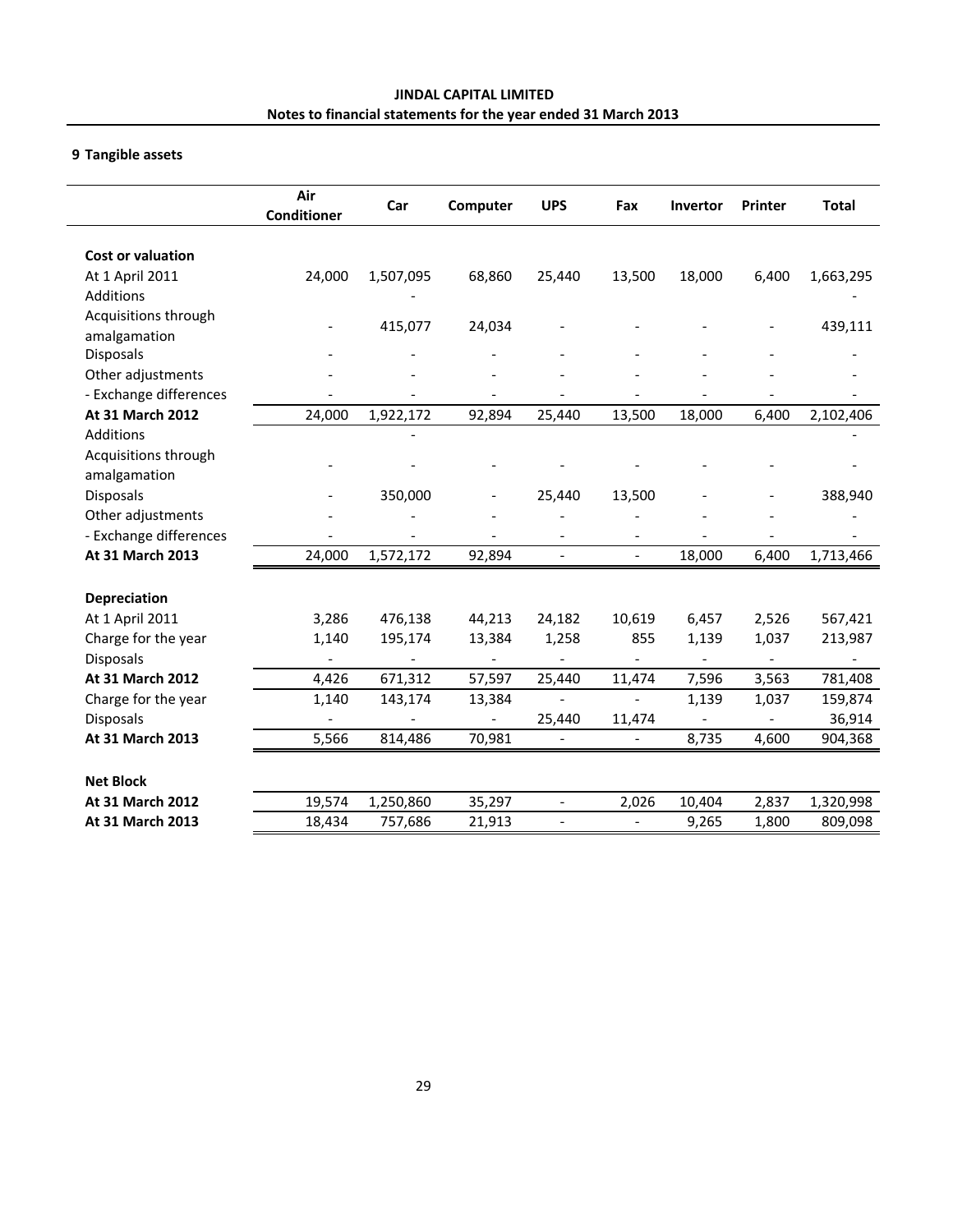## **10 Intangible assets**

|                                   | Goodwill  | <b>Total</b> |
|-----------------------------------|-----------|--------------|
| <b>Gross block</b>                |           |              |
| At 1 April 2011                   |           |              |
| Purchase                          |           |              |
| Acquisitions through amalgamation | 1,126,594 | 1,126,594    |
| At 31 March 2012                  | 1,126,594 | 1,126,594    |
| Purchase                          |           |              |
| Acquisitions through amalgamation |           |              |
| At 31 March 2013                  | 1,126,594 | 1,126,594    |
| Amortisation                      |           |              |
| At 1 April 2011                   |           |              |
| Charge for the year               | 225,319   | 225,319      |
| <b>Disposals</b>                  |           |              |
| At 31 March 2012                  | 225,319   | 225,319      |
| Charge for the year               | 225,319   | 225,319      |
| Disposals                         |           |              |
| At 31 March 2013                  | 450,638   | 450,638      |
| <b>Net Block</b>                  |           |              |
| At 31 March 2012                  | 901,275   | 901,275      |
| <b>At 31 March 2013</b>           | 675,956   | 675,956      |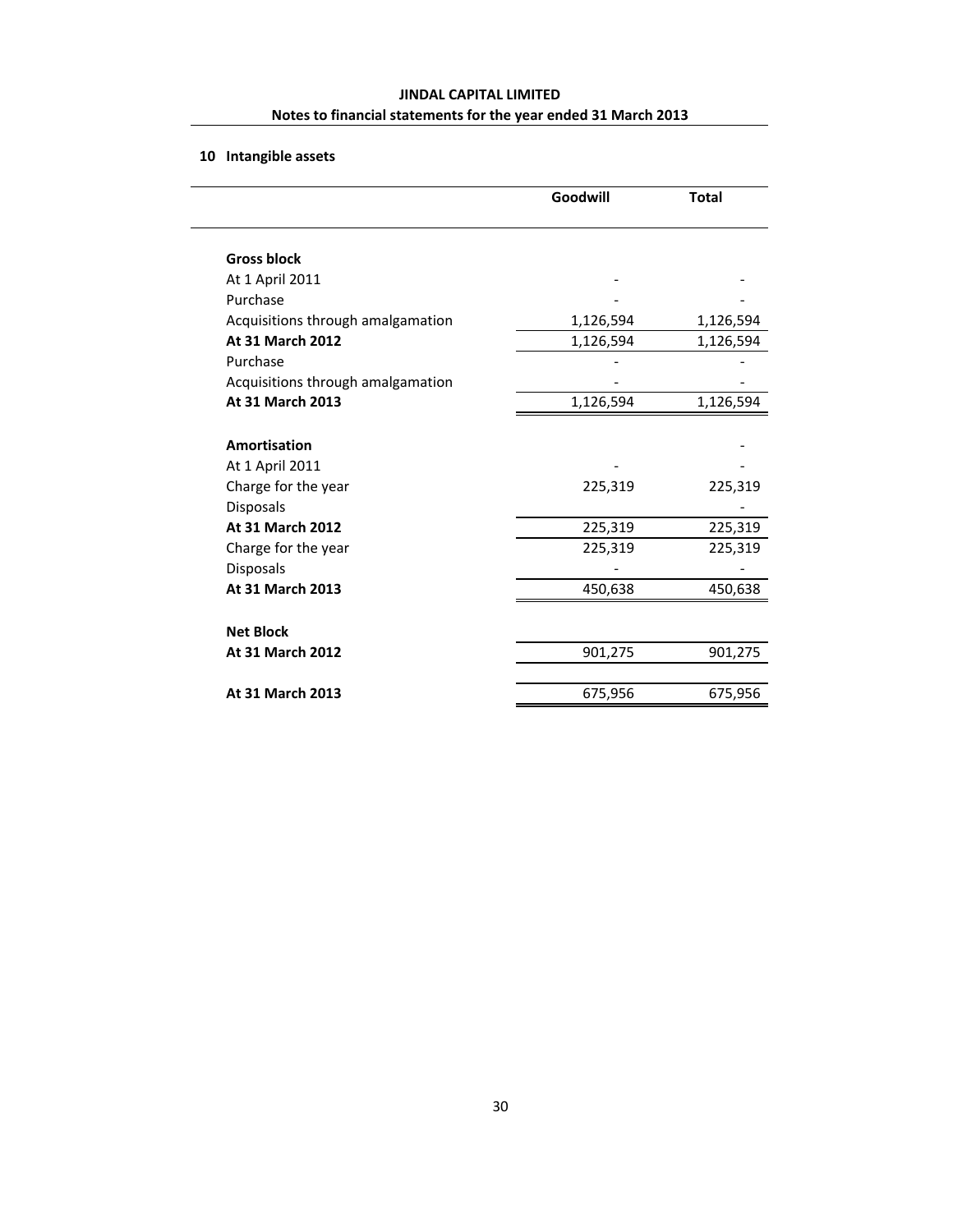|                                                                 |              | 31 March 2013 | 31 March 2012 |
|-----------------------------------------------------------------|--------------|---------------|---------------|
| 11 Trade receivables                                            |              |               |               |
|                                                                 |              |               |               |
| Trade receivables outstanding for a period less than six months |              |               |               |
| -Secured, considered good                                       |              | 55,512        | 910           |
| -Unsecured, considered good                                     |              |               |               |
|                                                                 | <b>Total</b> | 55,512        | 910           |
|                                                                 |              |               |               |
| 12 Cash and bank balances                                       |              |               |               |
| Cash and cash equivalents                                       |              |               |               |
| <b>Balances with Banks</b>                                      |              | 522,667       | 853,046       |
| Cash on hand                                                    |              | 117,177       | 102,854       |
|                                                                 |              |               |               |
|                                                                 | <b>Total</b> | 639,844       | 955,899       |
| 13 Loans and advances                                           |              |               |               |
| <b>Security Deposits</b>                                        |              |               |               |
| Unsecured, considered good                                      |              | 27,804,870    | 21,171,499    |
|                                                                 |              | 27,804,870    | 21,171,499    |
| <b>Other Loans and Advances</b>                                 |              |               |               |
| Anil Kumar Aggarwal                                             |              | 4,360,000     | 4,301,808     |
| <b>Advance Fees</b>                                             |              | 1,124         |               |
| <b>Advance Electricity Expenses</b>                             |              | 1,500         |               |
| AD Against Rent                                                 |              | 1,500,000     | 1,500,000     |
| Garg Electronics (Unit II)                                      |              | 1,600,000     | 1,600,000     |
| Garg Electronics (Prop India Circuits Ltd)                      |              | 2,500,000     |               |
| <b>G S Automobiles P LTD</b>                                    |              | 21,150        |               |
| GDA Finvest & Trade P Ltd                                       |              | 2,360,000     | 2,180,000     |
| Vintex Circuits India Pvt Ltd                                   |              | 8,310,000     | 8,310,000     |
| Tarun Vikas P Ltd                                               |              |               | 541,320       |
| <b>B.M. Mittal</b>                                              |              | 2,000,000     | 2,000,000     |
| Jindal Infrastructures Pvt Ltd                                  |              | 500,000       |               |
| <b>Barley Food Process</b>                                      |              | 4,500,000     | 2,500,000     |
| Garima Jain                                                     |              |               | 500,000       |
| Mangla Apparels India Pvt Ltd.                                  |              |               | 2,286,717     |
| Moongipa Commdities Pvt Ltd                                     |              | 1,000,000     |               |
| Nisha Dial                                                      |              | 545,000       | 545,000       |
| Rishi kumar Goel                                                |              |               | 2,200,000     |
| Prepaid Car Insurance                                           |              | 3,211         | 6,790         |
| <b>Tax Deducted at Source</b>                                   |              | 405,069       | 298,599       |
| Share Application Money Pending Allotment                       |              | 5,800,000     | 5,800,000     |
| Indiabulls Housing Finance Ltd                                  |              | 12,041        |               |
| Deposit with Revenue Authorities                                |              | 313,928       | 313,928       |
|                                                                 |              | 35,733,023    | 34,884,163    |
|                                                                 |              |               |               |
|                                                                 | <b>Total</b> | 63,537,893    | 56,055,661    |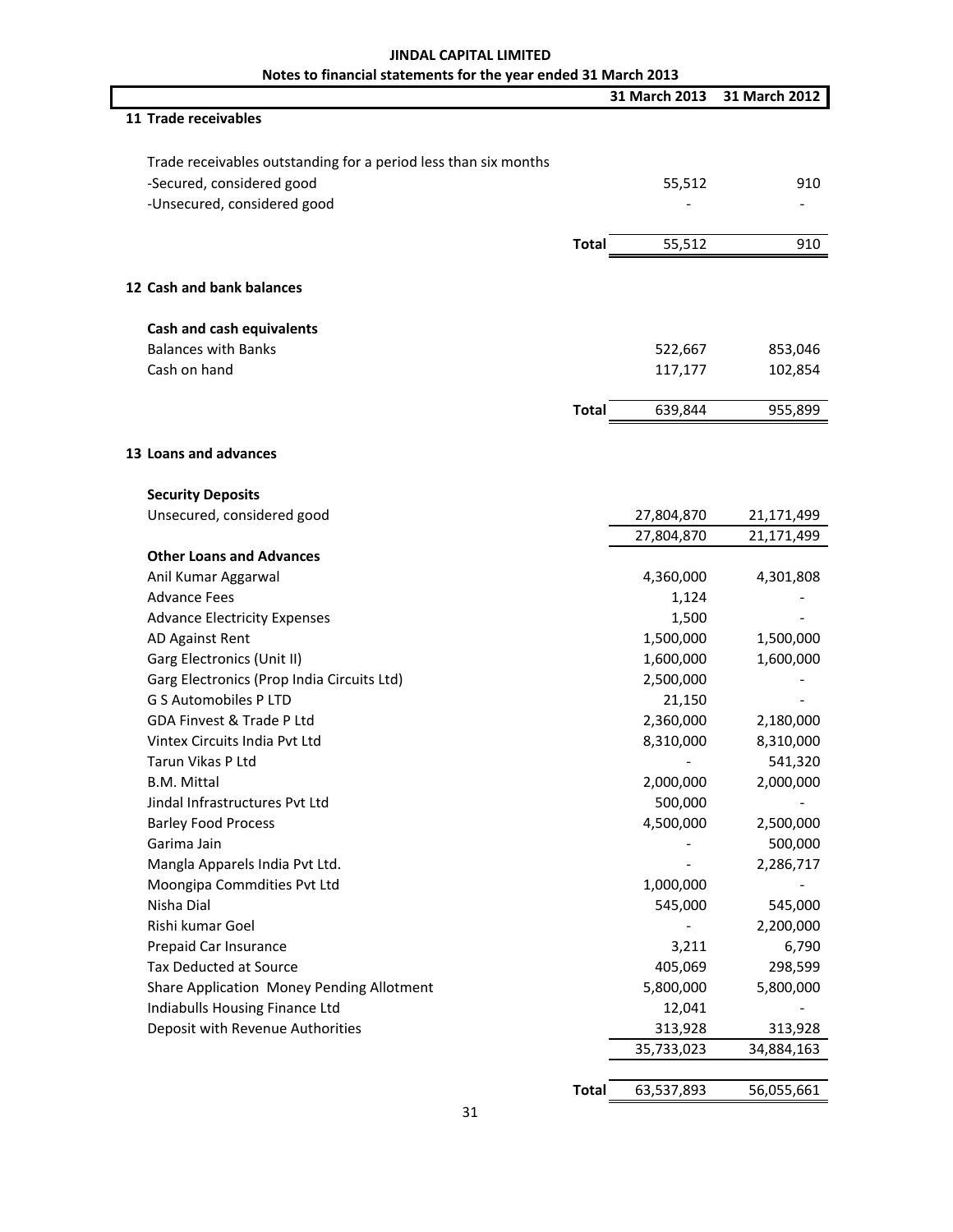|      |                                         |               | 31 March 2013 | 31 March 2012       |
|------|-----------------------------------------|---------------|---------------|---------------------|
| 14   | <b>Revenue from operations</b>          |               |               |                     |
|      | Income from operations                  |               | 90,781,134    | 87,473,203          |
|      |                                         | <b>Total</b>  | 90,781,134    | 87,473,203          |
| 15   | <b>Other income</b>                     |               |               |                     |
|      | Dividend Income                         |               | 265           | 15,631              |
|      | Profit on sale of UPS                   |               | 500           |                     |
|      | Sundry Balance written off              |               |               | 10                  |
|      |                                         | <b>Total</b>  | 765           | 15,641              |
| 16.1 | (Increase)/decrease in inventories      |               |               |                     |
|      |                                         | 31 March 2013 | 31 March 2012 | (Increase)/decrease |
|      | Inventories at the end of the year      |               |               | 31 March 2013       |
|      | Traded goods                            | 11,854,069    | 12,162,188    | 308,119             |
|      |                                         | 11,854,069    | 12,162,188    | 308,119             |
|      | Inventories at the begining of the year |               |               | 31 March 2012       |
|      | Traded goods                            | 12,162,188    | 3,414,409     | (8,747,779)         |
|      |                                         | 12,162,188    | 3,414,409     | (8,747,779)         |

#### **16.2 Details of inventory**

Certified by Management(Cost or Market Value whichever is lower)

|                                        | 31 March 2013 | 31 March 2012 |
|----------------------------------------|---------------|---------------|
|                                        |               |               |
| EMKAY GLOBAL FINANCIAL LTD             |               | 8,650         |
| <b>GUJARAT NRE COKE LTD</b>            |               | 27,900        |
| HIMACHAL FUTURISTIC COMMUNICATIONS LTD | 327,600       | 1,051,800     |
| LARSEN & TOUBRO LTD                    | 13,649        | 16,530        |
| <b>MAFATLAL FINANCE</b>                | 100           | 100           |
| NOIDA TOLL BRIDGE CO LTD               |               | 25,050        |
| OSWAL CHEMICAL & FERTILISERS LTD       | 84,424        | 203,315       |
| PROFIN CAPITAL LTD                     | 100           | 100           |
| SMC GLOBAL LTD                         | 1,225         | 1,225         |
| <b>VINTECH CIRCUITS INDIA LTD</b>      | 1,426,000     | 1,426,000     |
| <b>VLS FINANCE LTD</b>                 | 971           | 1,517         |
| NIKON FINLEASE LTD                     | 10,000,000    | 9,400,000     |
|                                        |               |               |
|                                        | 11,854,069    | 12, 162, 187  |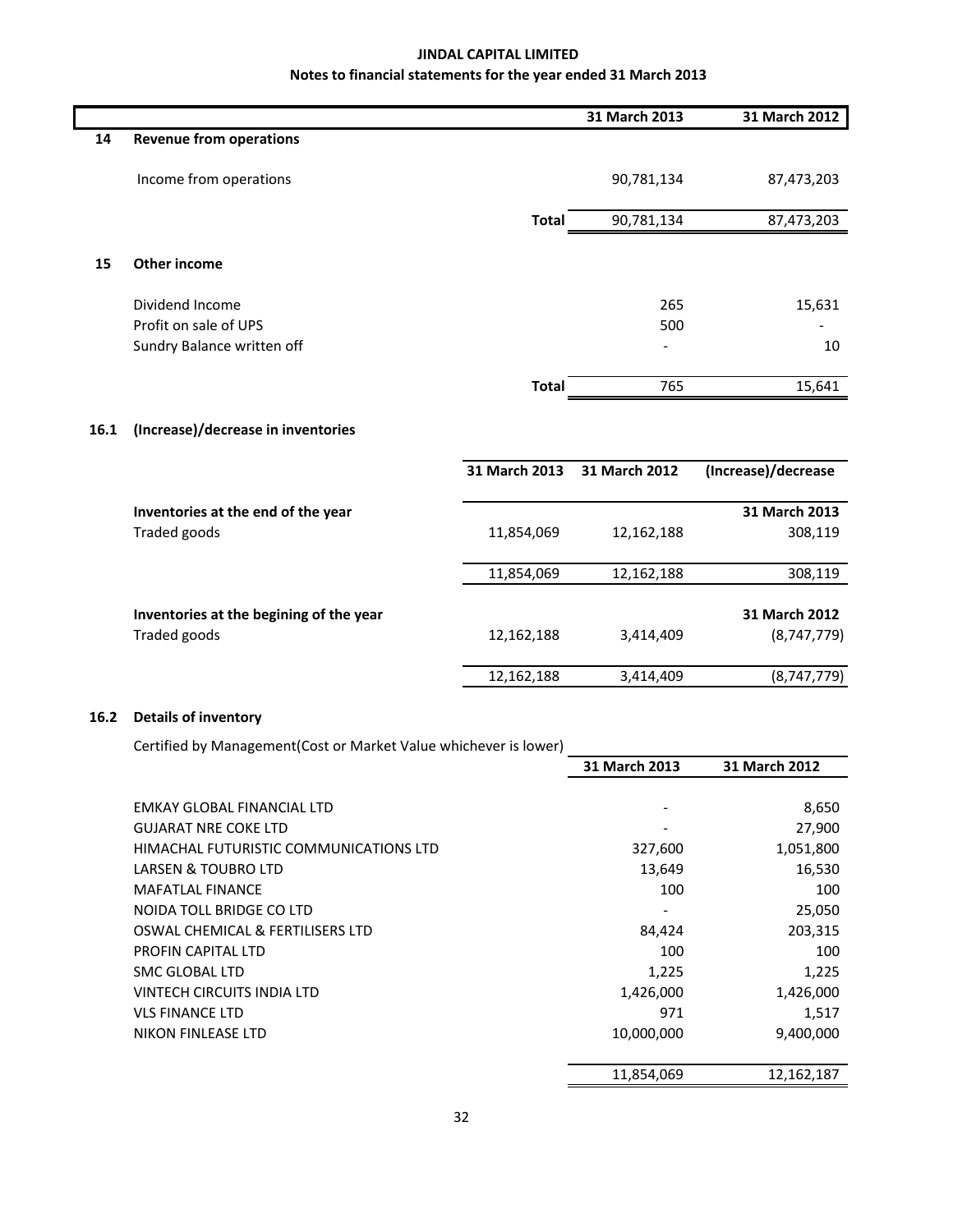|                                           |              | 31 March 2013 | 31 March 2012 |
|-------------------------------------------|--------------|---------------|---------------|
|                                           |              |               |               |
| 17 Employee benefit expense               |              |               |               |
| Salaries, wages and bonus                 |              | 240,000       | 240,000       |
|                                           | <b>Total</b> | 240,000       | 240,000       |
|                                           |              |               |               |
| 18 Other expenses                         |              |               |               |
| Advertisement                             |              | 26,796        | 24,302        |
| Payment to Auditor(refer details below)   |              | 16,836        | 16,836        |
| Brokerage & Commission                    |              |               | 18,340        |
| <b>Computer Expenses</b>                  |              | 9,700         |               |
| Car insurance                             |              | 25,651        | 33,625        |
| <b>Depository Charges</b>                 |              |               | 2,669         |
| <b>Electricity Expenses</b>               |              | 21,890        | 16,640        |
| Fees & subsciption                        |              | 150,523       | 58,799        |
| Loss on sale of Fax                       |              | 526           |               |
| Legal & Professional Charges              |              | 17,000        | 19,900        |
| <b>Merger Expenses</b>                    |              |               | 900,000       |
| <b>Miscellaneous Charges</b>              |              |               | 688           |
| Postage & Telegram                        |              | 29,500        | 47,423        |
| Printing & Stationery                     |              | 8,350         | 4,725         |
| <b>Registrar Expenses</b>                 |              | 17,466        | 22,389        |
| Rent                                      |              | 120,000       | 180,000       |
| <b>Security Transaction Tax</b>           |              |               | 43,053        |
| Service Tax                               |              |               | 4,252         |
| <b>Stamp Duty</b>                         |              |               | 3,531         |
| Sundry Balances written off               |              | 10,198        |               |
| <b>Telephone Expenses</b>                 |              | 18,483        | 11,729        |
| <b>Transaction Charges</b>                |              |               | 5,890         |
| Vehicle Running & Maintenance             |              | 65,819        | 69,400        |
| Water & Electricity Expenses              |              | 6,517         | 5,052         |
| Website expenses                          |              |               | 6,618         |
|                                           | <b>Total</b> | 545,254       | 1,495,861     |
|                                           |              |               |               |
| Note:-                                    |              |               |               |
| <b>Payment to auditor</b>                 |              |               |               |
| <b>Statutory Audit fee</b>                |              | 16,836        | 16,836        |
|                                           |              | 16,836        | 16,836        |
| 19 Depreciation and amortization expenses |              |               |               |
| Depreciation of tangible assets           |              | 159,874       | 213,987       |
| Depreciation of intangible assets         |              | 225,319       | 225,319       |
|                                           | <b>Total</b> | 385,193       | 439,306       |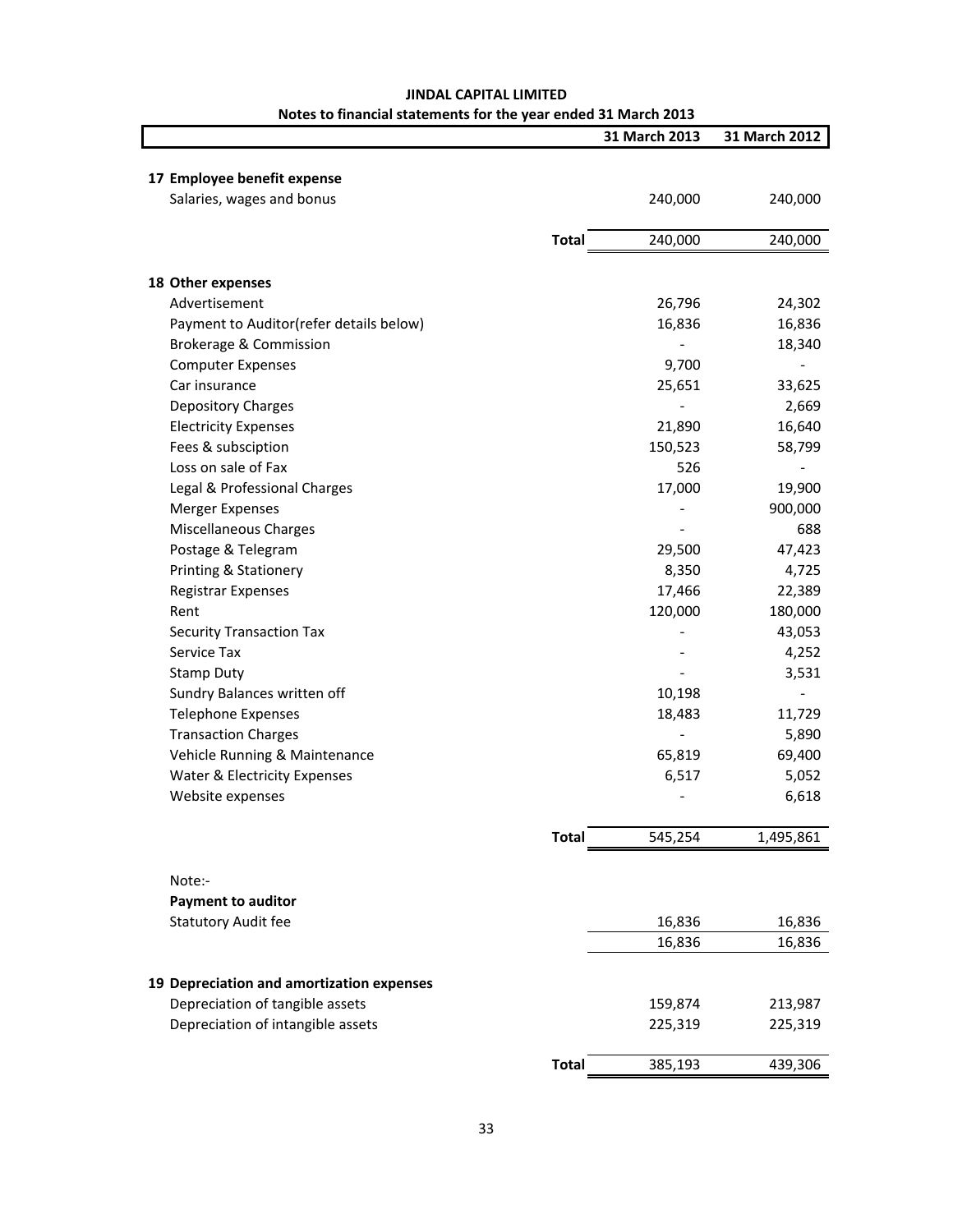|                                         |              | 31 March 2013    | 31 March 2012                   |
|-----------------------------------------|--------------|------------------|---------------------------------|
| 20 Finance costs                        |              |                  |                                 |
| <b>Bank Charges</b><br>Interest charges |              | 2,307<br>345,359 | 377<br>$\overline{\phantom{0}}$ |
|                                         | <b>Total</b> | 347,666          | 377                             |

#### **21 Prior Year Comparatives**

The previous year's figures are regrouped, rearranged, or recast wherever necessary to conform to this year's classification.

#### **22 Disclosures required under Section 22 of the Micro, Small and Medium Enterprises Development Act, 2006**

Based on the information available with the Company, the balance due to micro and small enterprises as defined under the MSMED Act, 2006 is Rs. Nil (Previous year Rs. Nil) and no interest has been paid or is payable under the terms of the MSMED Act, 2006

#### **23 Related party transactions**

#### **Key Management Personnel (KMP)**

‐ Pawan Jindal

‐ Sarita Agarwal

#### **Enterprises owned or significantly influenced by KMP or their Relatives**

‐PKJ securities Private limited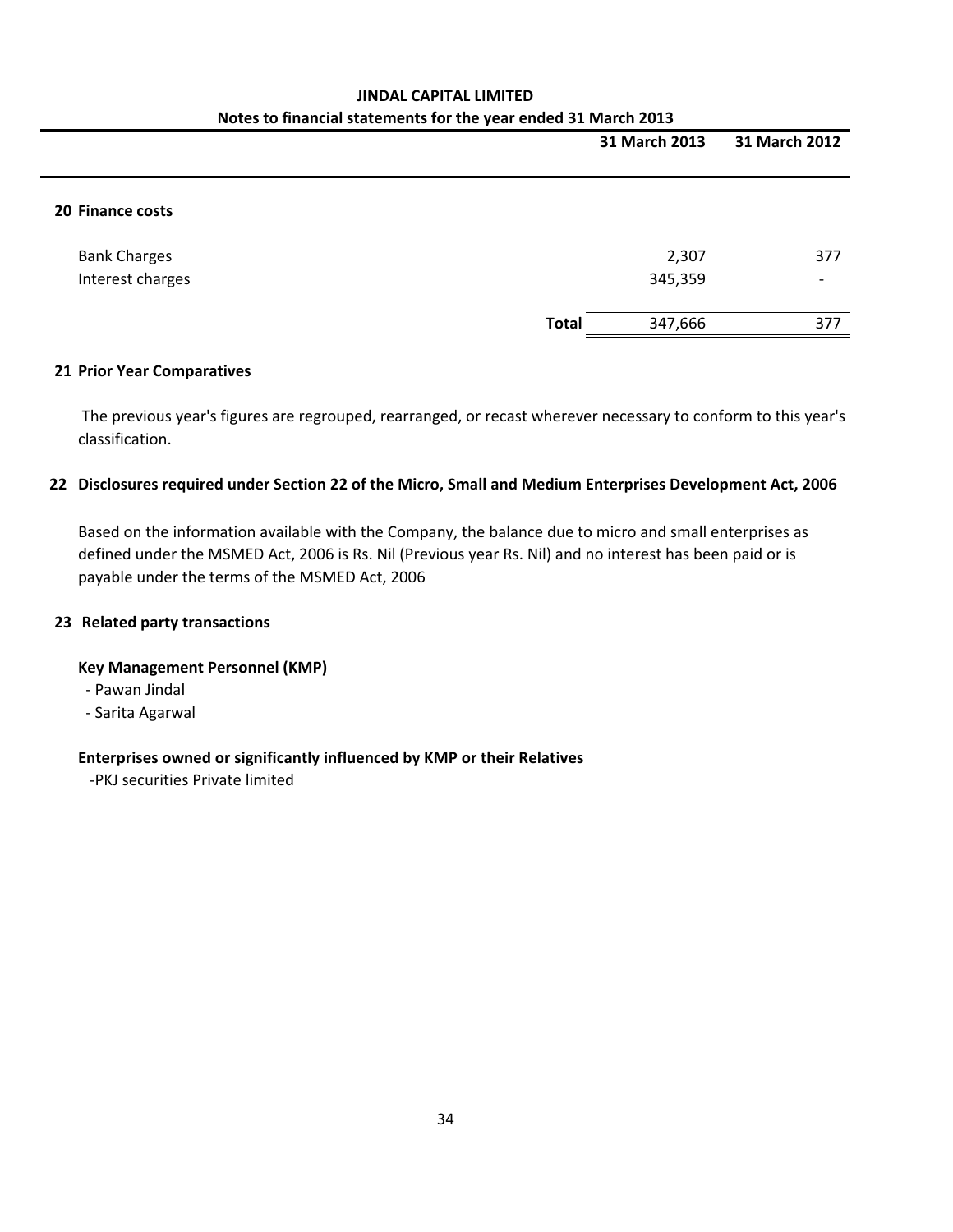#### **24 Earnings per share (EPS)**

The following reflects the profit and share data used in the basic and diluted EPS computations:

|                                                                                                                   | 31 March 2013 | 31 March 2012 |
|-------------------------------------------------------------------------------------------------------------------|---------------|---------------|
| Total operations for the year                                                                                     |               |               |
| Profit/(loss) after tax                                                                                           | 975,609       | (790, 259)    |
| Less : Dividends on convertible preference share & tax                                                            |               |               |
| thereon                                                                                                           |               |               |
| Net profit/(loss) for calculation of basic EPS                                                                    | 975,609       | (790, 259)    |
| Net profit as above                                                                                               | 975,609       | (790, 259)    |
| Add: dividend on convertible preference share & tax                                                               |               |               |
| thereon                                                                                                           |               |               |
| Add: interest on bonds convertible into equity shares                                                             |               |               |
| (net of tax)                                                                                                      |               |               |
| Net profit/(loss) for diluted EPS                                                                                 | 975,609       | (790, 259)    |
| Weighted average number of equity shares in calculating                                                           | 7,208,100     | 7,208,100     |
| <b>Effect of dilution:</b>                                                                                        |               |               |
|                                                                                                                   |               |               |
|                                                                                                                   |               |               |
|                                                                                                                   |               |               |
|                                                                                                                   | 7,208,100     | 7,208,100     |
| Convertible preference shares<br>Convertible bonds<br>Stock options granted under ESOP<br>calculating diluted EPS |               |               |
| Earnings per equity share [nominal value of share Rs. 10]                                                         |               |               |
| <b>Basic</b>                                                                                                      | 0.14          | (0.11)        |
| <b>Diluted</b>                                                                                                    | 0.14          | (0.11)        |

**For and on behalf of the Board**

**(Pawan Jindal) (Sarita Agarwal)** Director Director

Place : New Delhi Date : 31‐05‐2013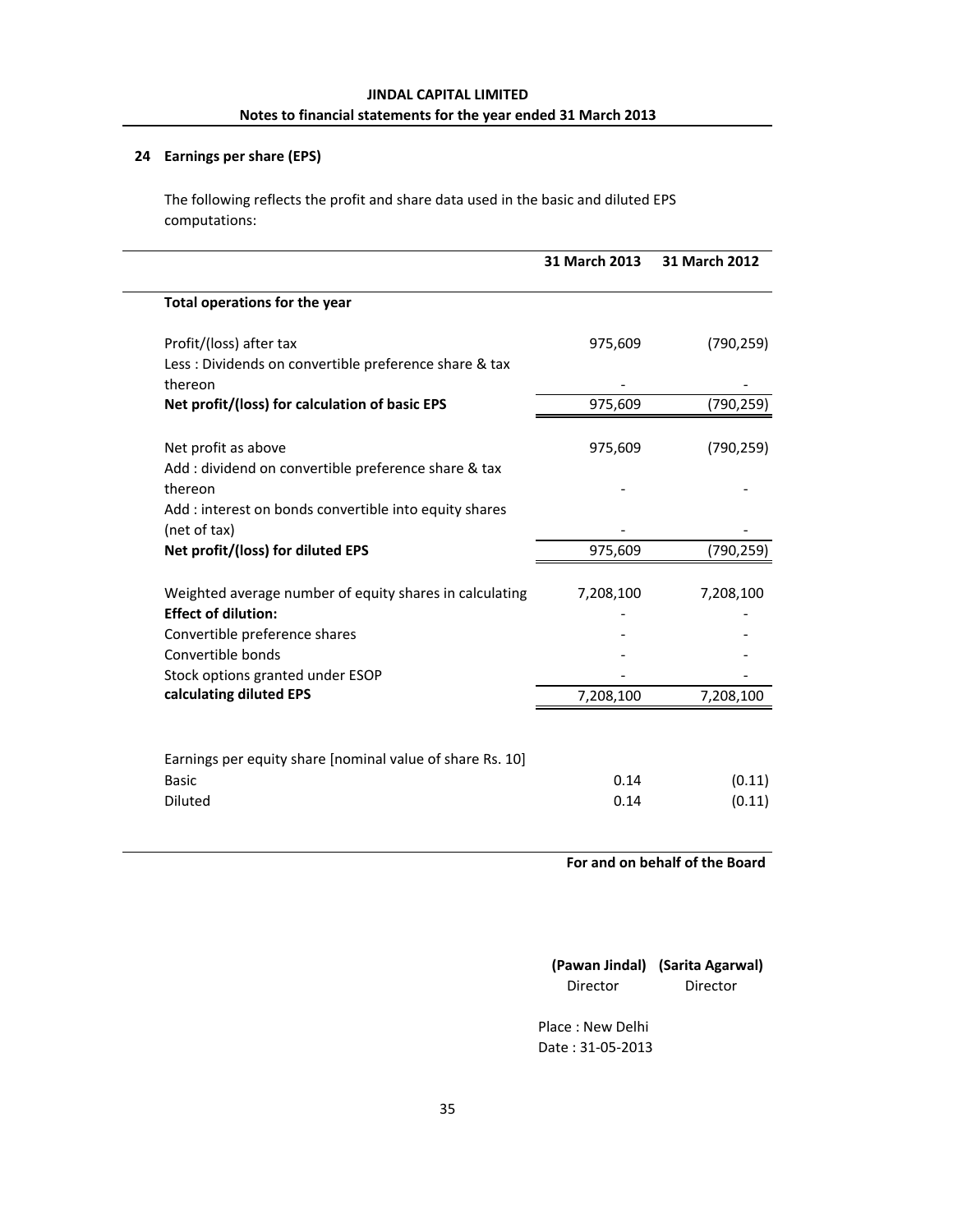#### **JINDAL CAPITAL LTD.**

79-A, Kamla Nagar, Delhi-110 007

#### **ATTENDANCE SLIP**

(TO BE SIGNED AND HANDED OVER AT THE ENTRANCE OF THE MEETING HALL)

I/We hereby record my/our presence at the  $19<sup>th</sup>$  ANNUAL GENERAL MEETING of the above named Company held at 10.00 A.M on Monday, September 30, 2013 at 79-A, Kamla Nagar, Delhi-110 007.

 $NAME(S)$  OF THE MEMBER(S) Registered Folio No.

Notes:

Client ID No.

DP ID No.

No. of shares held

Name of Proxy (in block letters) (To be filled in, if the Proxy attends instead of the Member)

Member's/Proxy's Signature

## **JINDAL CAPITAL LTD.**

79-A, Kamla Nagar, Delhi-110 007

#### **PROXY FORM**

|                       | as my/our Proxy in my/our absence to attend and vote for me/us and on my/our behalf at the 19 <sup>th</sup> Annual |  |
|-----------------------|--------------------------------------------------------------------------------------------------------------------|--|
|                       | General Meeting of the Company to be held at 10.00 A.M on Monday, September 30, 2013 at 79-A, Kamla                |  |
| Nagar, Delhi-110 007. |                                                                                                                    |  |
|                       |                                                                                                                    |  |
|                       |                                                                                                                    |  |
|                       |                                                                                                                    |  |
|                       |                                                                                                                    |  |
|                       |                                                                                                                    |  |

1. The Proxy need not be a member.The Proxy form must be deposited at the Registered Office of the Company not less than 48 hours before the time fixed for holding the meeting.